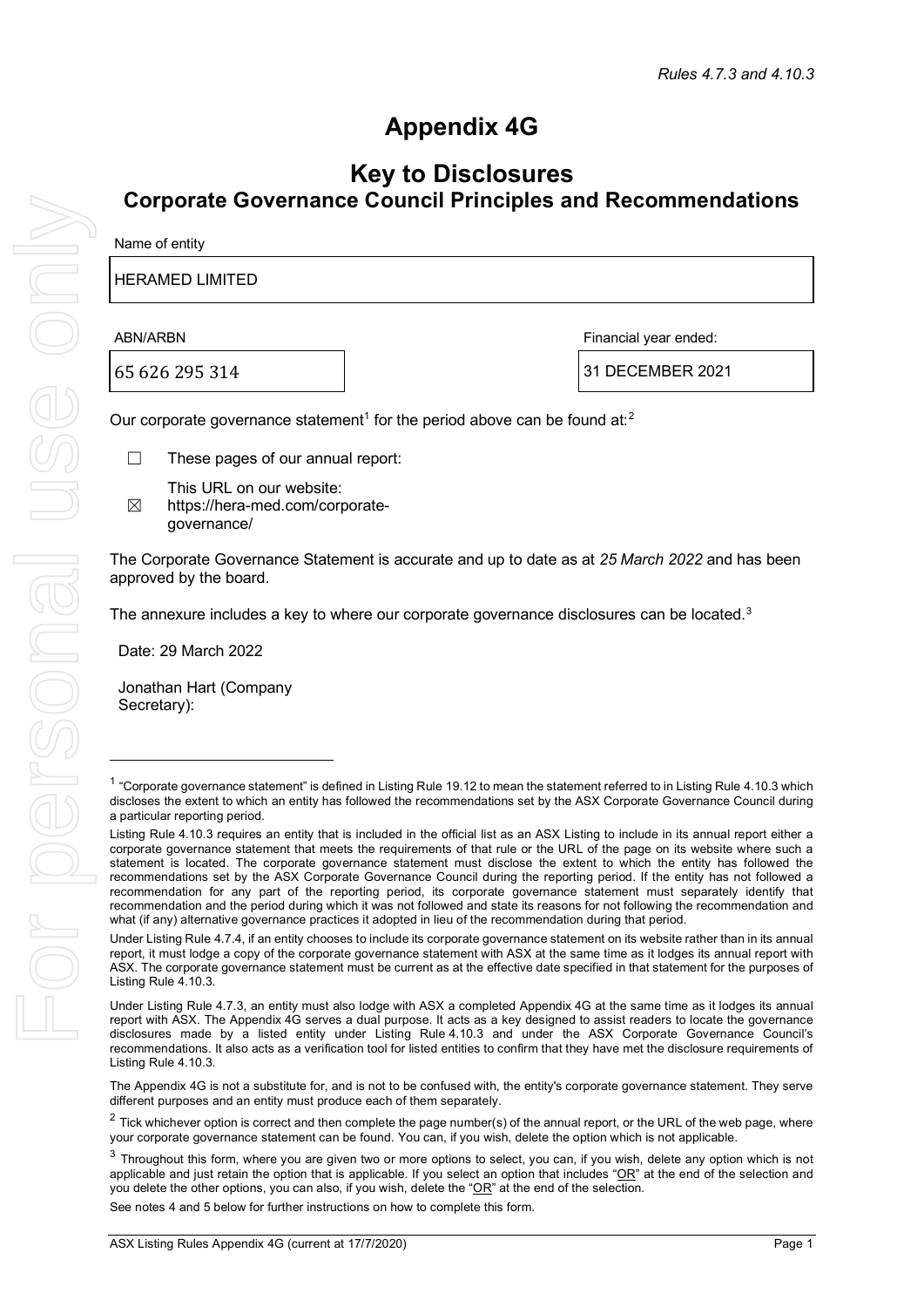# <span id="page-1-1"></span><span id="page-1-0"></span>**ANNEXURE – KEY TO CORPORATE GOVERNANCE DISCLOSURES**

|                                                                  | <b>Corporate Governance Council recommendation</b>                                                                                                                                                                                                                                                                                                  | Where a box below is ticked, <sup>4</sup> we have followed the<br>recommendation in full for the whole of the period above. We<br>have disclosed this in our Corporate Governance Statement:                                                                                                                                                                                                                                                                                                                                                                                                                                                                                                                                                                                                                         | Where a box below is ticked, we have NOT followed the<br>recommendation in full for the whole of the period above. Our<br>reasons for not doing so are: <sup>5</sup>                                                     |  |
|------------------------------------------------------------------|-----------------------------------------------------------------------------------------------------------------------------------------------------------------------------------------------------------------------------------------------------------------------------------------------------------------------------------------------------|----------------------------------------------------------------------------------------------------------------------------------------------------------------------------------------------------------------------------------------------------------------------------------------------------------------------------------------------------------------------------------------------------------------------------------------------------------------------------------------------------------------------------------------------------------------------------------------------------------------------------------------------------------------------------------------------------------------------------------------------------------------------------------------------------------------------|--------------------------------------------------------------------------------------------------------------------------------------------------------------------------------------------------------------------------|--|
| PRINCIPLE 1 - LAY SOLID FOUNDATIONS FOR MANAGEMENT AND OVERSIGHT |                                                                                                                                                                                                                                                                                                                                                     |                                                                                                                                                                                                                                                                                                                                                                                                                                                                                                                                                                                                                                                                                                                                                                                                                      |                                                                                                                                                                                                                          |  |
| 1.1                                                              | A listed entity should have and disclose a board charter setting<br>out:<br>the respective roles and responsibilities of its board and<br>(a)<br>management; and<br>those matters expressly reserved to the board and those<br>(b)<br>delegated to management.                                                                                      | ⊠<br>and we have disclosed a copy of our board charter at:<br>https://hera-med.com/corporate-governance/                                                                                                                                                                                                                                                                                                                                                                                                                                                                                                                                                                                                                                                                                                             | set out in our Corporate Governance Statement OR<br>$\Box$<br>we are an externally managed entity and this recommendation<br>is therefore not applicable                                                                 |  |
| 1.2                                                              | A listed entity should:<br>undertake appropriate checks before appointing a director or<br>(a)<br>senior executive or putting someone forward for election as<br>a director; and<br>provide security holders with all material information in its<br>(b)<br>possession relevant to a decision on whether or not to elect<br>or re-elect a director. | $\boxtimes$                                                                                                                                                                                                                                                                                                                                                                                                                                                                                                                                                                                                                                                                                                                                                                                                          | set out in our Corporate Governance Statement OR<br>$\Box$<br>we are an externally managed entity and this recommendation<br>$\Box$<br>is therefore not applicable                                                       |  |
| 1.3                                                              | A listed entity should have a written agreement with each director<br>and senior executive setting out the terms of their appointment.                                                                                                                                                                                                              | $\boxtimes$                                                                                                                                                                                                                                                                                                                                                                                                                                                                                                                                                                                                                                                                                                                                                                                                          | set out in our Corporate Governance Statement OR<br>$\Box$<br>$\Box$<br>we are an externally managed entity and this recommendation<br>is therefore not applicable                                                       |  |
| 1.4                                                              | The company secretary of a listed entity should be accountable<br>directly to the board, through the chair, on all matters to do with<br>the proper functioning of the board.                                                                                                                                                                       | $\boxtimes$                                                                                                                                                                                                                                                                                                                                                                                                                                                                                                                                                                                                                                                                                                                                                                                                          | set out in our Corporate Governance Statement OR<br>$\Box$<br>we are an externally managed entity and this recommendation<br>$\Box$<br>is therefore not applicable                                                       |  |
|                                                                  | governance/charters/").                                                                                                                                                                                                                                                                                                                             | the location where that disclosure has been made, where indicated by the line with "insert location" underneath. If the disclosure in question has been made in your corporate governance statement, you<br>need only insert "our corporate governance statement". If the disclosure has been made in your annual report, you should insert the page number(s) of your annual report (eg "pages 10-12 of our annual<br>report"). If the disclosure has been made on your website, you should insert the URL of the web page where the disclosure has been made or can be accessed (eg "www.entityname.com.au/corporate<br><sup>5</sup> If you have followed all of the Council's recommendations in full for the whole of the period above, you can, if you wish, delete this column from the form and re-format it. | <sup>4</sup> Tick the box in this column only if you have followed the relevant recommendation in full for the whole of the period above. Where the recommendation has a disclosure obligation attached, you must insert |  |
|                                                                  | ASX Listing Rules Appendix 4G (current at 17/7/2020)                                                                                                                                                                                                                                                                                                |                                                                                                                                                                                                                                                                                                                                                                                                                                                                                                                                                                                                                                                                                                                                                                                                                      | Page 2                                                                                                                                                                                                                   |  |
|                                                                  |                                                                                                                                                                                                                                                                                                                                                     |                                                                                                                                                                                                                                                                                                                                                                                                                                                                                                                                                                                                                                                                                                                                                                                                                      |                                                                                                                                                                                                                          |  |
|                                                                  |                                                                                                                                                                                                                                                                                                                                                     |                                                                                                                                                                                                                                                                                                                                                                                                                                                                                                                                                                                                                                                                                                                                                                                                                      |                                                                                                                                                                                                                          |  |

<sup>&</sup>lt;sup>4</sup> Tick the box in this column only if you have followed the relevant recommendation in full for the whole of the period above. Where the recommendation has a disclosure obligation attached, you must insert the location where that disclosure has been made, where indicated by the line with "*insert location*" underneath. If the disclosure in question has been made in your corporate governance statement, you need only insert "our corporate governance statement". If the disclosure has been made in your annual report, you should insert the page number(s) of your annual report (eg "pages 10-12 of our annual report"). If the disclosure has been made on your website, you should insert the URL of the web page where the disclosure has been made or can be accessed (eg "www.entityname.com.au/corporate governance/charters/").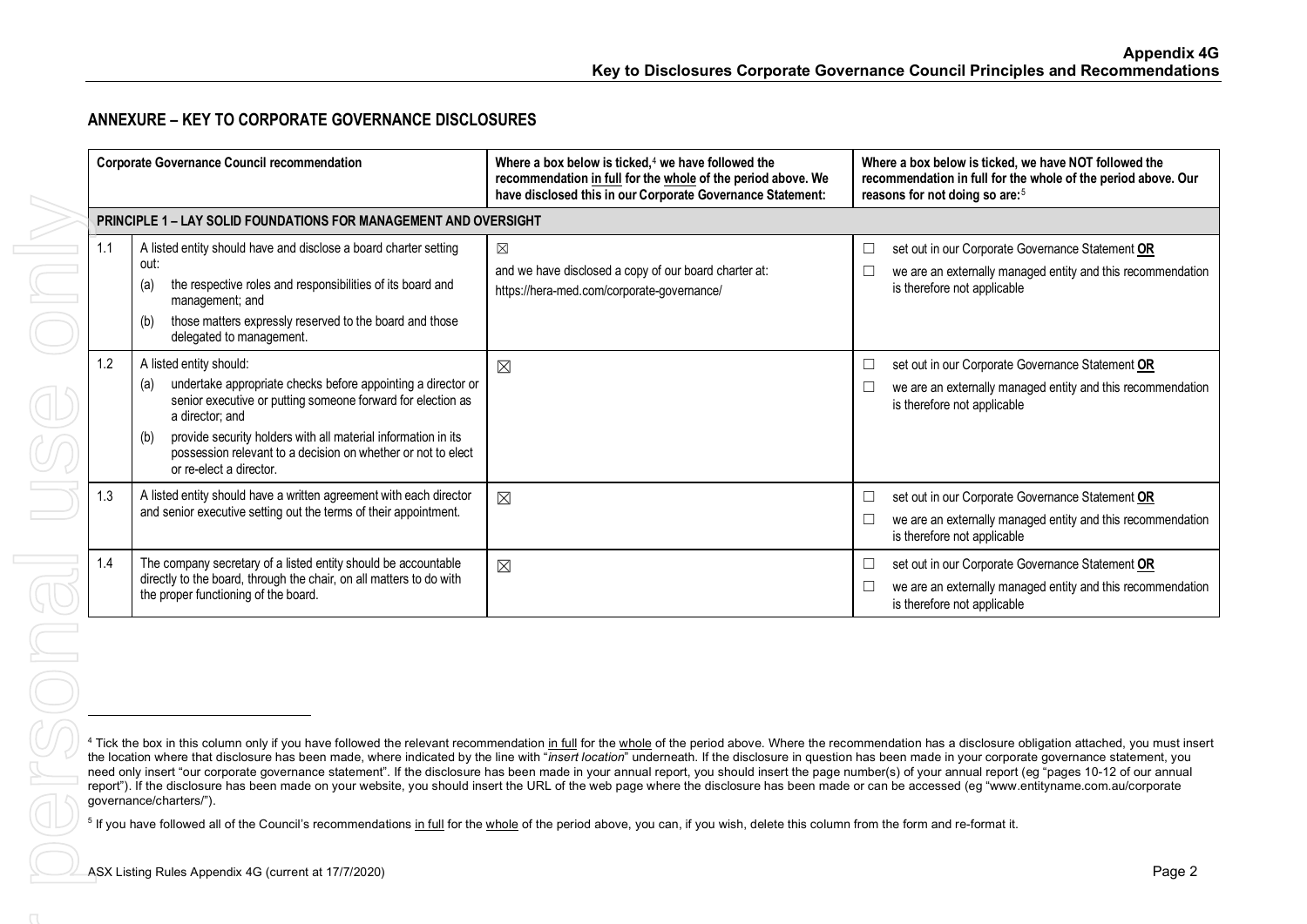| <b>Corporate Governance Council recommendation</b> |                                                                                                                                                                                                                                                                                                                                                                                                                                                                                                                                                                                                                                                                                                                                                                                                                                                                                                                                                                                                                                                                                                                                                                                                                                                              | Where a box below is ticked, $4$ we have followed the<br>recommendation in full for the whole of the period above. We<br>have disclosed this in our Corporate Governance Statement:                                                                                                                                                                                                                                                                                                                                                                                                          | Where a box below is ticked, we have NOT followed the<br>recommendation in full for the whole of the period above. Our<br>reasons for not doing so are: <sup>5</sup> |
|----------------------------------------------------|--------------------------------------------------------------------------------------------------------------------------------------------------------------------------------------------------------------------------------------------------------------------------------------------------------------------------------------------------------------------------------------------------------------------------------------------------------------------------------------------------------------------------------------------------------------------------------------------------------------------------------------------------------------------------------------------------------------------------------------------------------------------------------------------------------------------------------------------------------------------------------------------------------------------------------------------------------------------------------------------------------------------------------------------------------------------------------------------------------------------------------------------------------------------------------------------------------------------------------------------------------------|----------------------------------------------------------------------------------------------------------------------------------------------------------------------------------------------------------------------------------------------------------------------------------------------------------------------------------------------------------------------------------------------------------------------------------------------------------------------------------------------------------------------------------------------------------------------------------------------|----------------------------------------------------------------------------------------------------------------------------------------------------------------------|
| 1.5                                                | A listed entity should:<br>have and disclose a diversity policy;<br>(a)<br>through its board or a committee of the board set<br>(b)<br>measurable objectives for achieving gender diversity in the<br>composition of its board, senior executives and workforce<br>generally; and<br>disclose in relation to each reporting period:<br>(c)<br>the measurable objectives set for that period to<br>achieve gender diversity;<br>the entity's progress towards achieving those<br>(2)<br>objectives; and<br>either:<br>(3)<br>the respective proportions of men and women<br>(A)<br>on the board, in senior executive positions and<br>across the whole workforce (including how the<br>entity has defined "senior executive" for these<br>purposes); or<br>if the entity is a "relevant employer" under the<br>(B)<br>Workplace Gender Equality Act, the entity's<br>most recent "Gender Equality Indicators", as<br>defined in and published under that Act.<br>If the entity was in the S&P / ASX 300 Index at the<br>commencement of the reporting period, the measurable objective<br>for achieving gender diversity in the composition of its board<br>should be to have not less than 30% of its directors of each<br>gender within a specified period. | $\boxtimes$<br>and we have disclosed a copy of our diversity policy at:<br>https://hera-med.com/corporate-governance/<br><b>Diversity Policy</b><br>and we have disclosed the information referred to in paragraph (c) at<br>https://hera-med.com/corporate-governance/<br>Corporate Governance Statement<br>and if we were included in the S&P / ASX 300 Index at the<br>commencement of the reporting period our measurable objective for<br>achieving gender diversity in the composition of its board of not less<br>than 30% of its directors of each gender within a specified period. | set out in our Corporate Governance Statement OR<br>$\Box$<br>we are an externally managed entity and this recommendation<br>$\Box$<br>is therefore not applicable   |
| 1.6                                                | A listed entity should:<br>have and disclose a process for periodically evaluating the<br>(a)<br>performance of the board, its committees and individual<br>directors; and<br>disclose for each reporting period whether a performance<br>(b)<br>evaluation has been undertaken in accordance with that<br>process during or in respect of that period.                                                                                                                                                                                                                                                                                                                                                                                                                                                                                                                                                                                                                                                                                                                                                                                                                                                                                                      | $\boxtimes$<br>and we have disclosed the evaluation process referred to in<br>paragraph (a) at: https://hera-med.com/corporate-governance/<br>and whether a performance evaluation was undertaken for the<br>reporting period in accordance with that process at: https://hera-<br>med.com/corporate-governance/                                                                                                                                                                                                                                                                             | set out in our Corporate Governance Statement OR<br>$\Box$<br>we are an externally managed entity and this recommendation<br>$\Box$<br>is therefore not applicable   |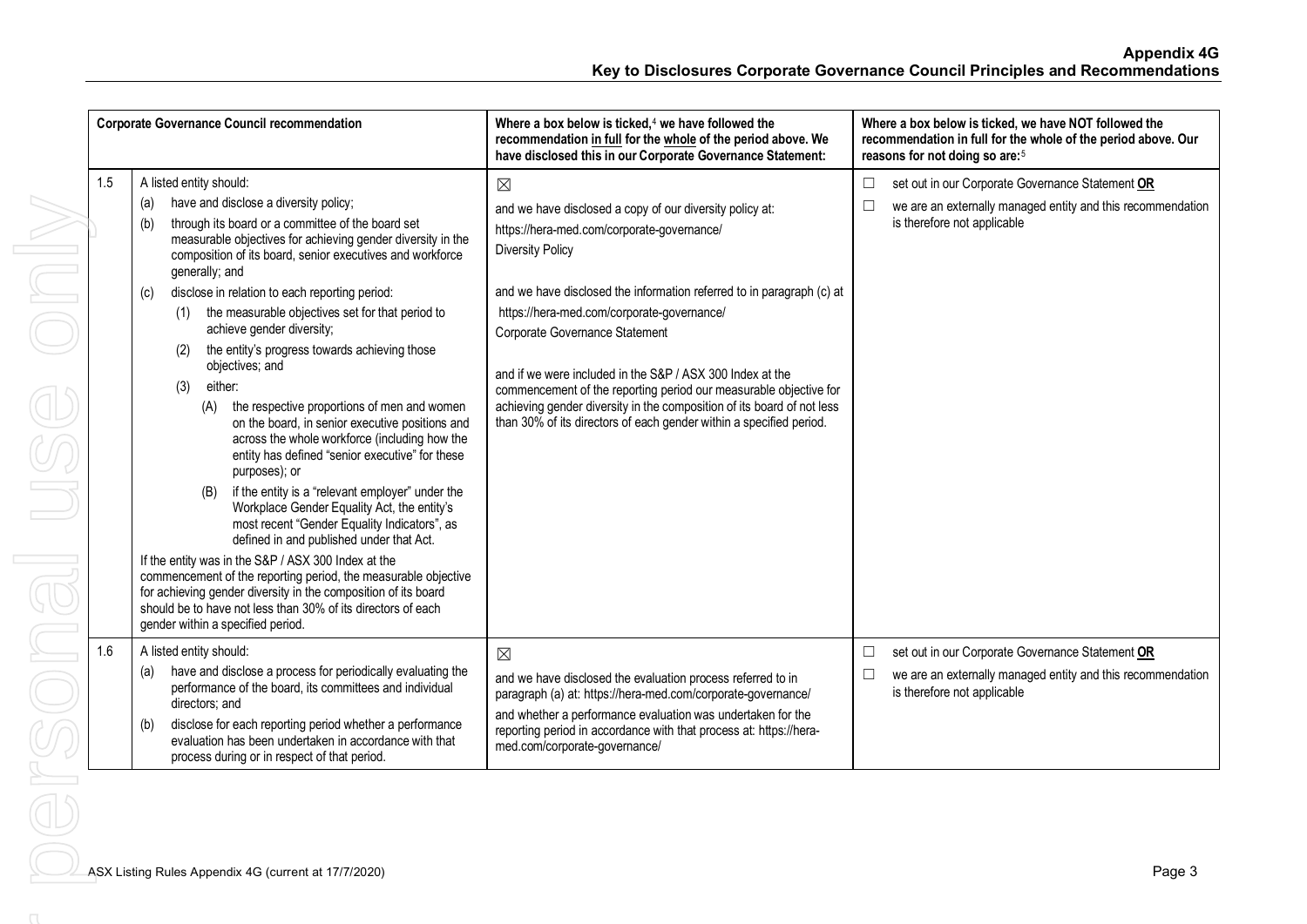| <b>Corporate Governance Council recommendation</b> |                                                                                                                                                                                                                                                                                                                                                    | Where a box below is ticked, $4$ we have followed the<br>recommendation in full for the whole of the period above. We<br>have disclosed this in our Corporate Governance Statement:                                                                                                                              | Where a box below is ticked, we have NOT followed the<br>recommendation in full for the whole of the period above. Our<br>reasons for not doing so are: <sup>5</sup> |
|----------------------------------------------------|----------------------------------------------------------------------------------------------------------------------------------------------------------------------------------------------------------------------------------------------------------------------------------------------------------------------------------------------------|------------------------------------------------------------------------------------------------------------------------------------------------------------------------------------------------------------------------------------------------------------------------------------------------------------------|----------------------------------------------------------------------------------------------------------------------------------------------------------------------|
| 1.7                                                | A listed entity should:<br>have and disclose a process for evaluating the performance<br>(a)<br>of its senior executives at least once every reporting period;<br>and<br>disclose for each reporting period whether a performance<br>(b)<br>evaluation has been undertaken in accordance with that<br>process during or in respect of that period. | $\boxtimes$<br>and we have disclosed the evaluation process referred to in<br>paragraph (a) at: https://hera-med.com/corporate-governance/<br>and whether a performance evaluation was undertaken for the<br>reporting period in accordance with that process at: https://hera-<br>med.com/corporate-governance/ | set out in our Corporate Governance Statement OR<br>we are an externally managed entity and this recommendation<br>is therefore not applicable                       |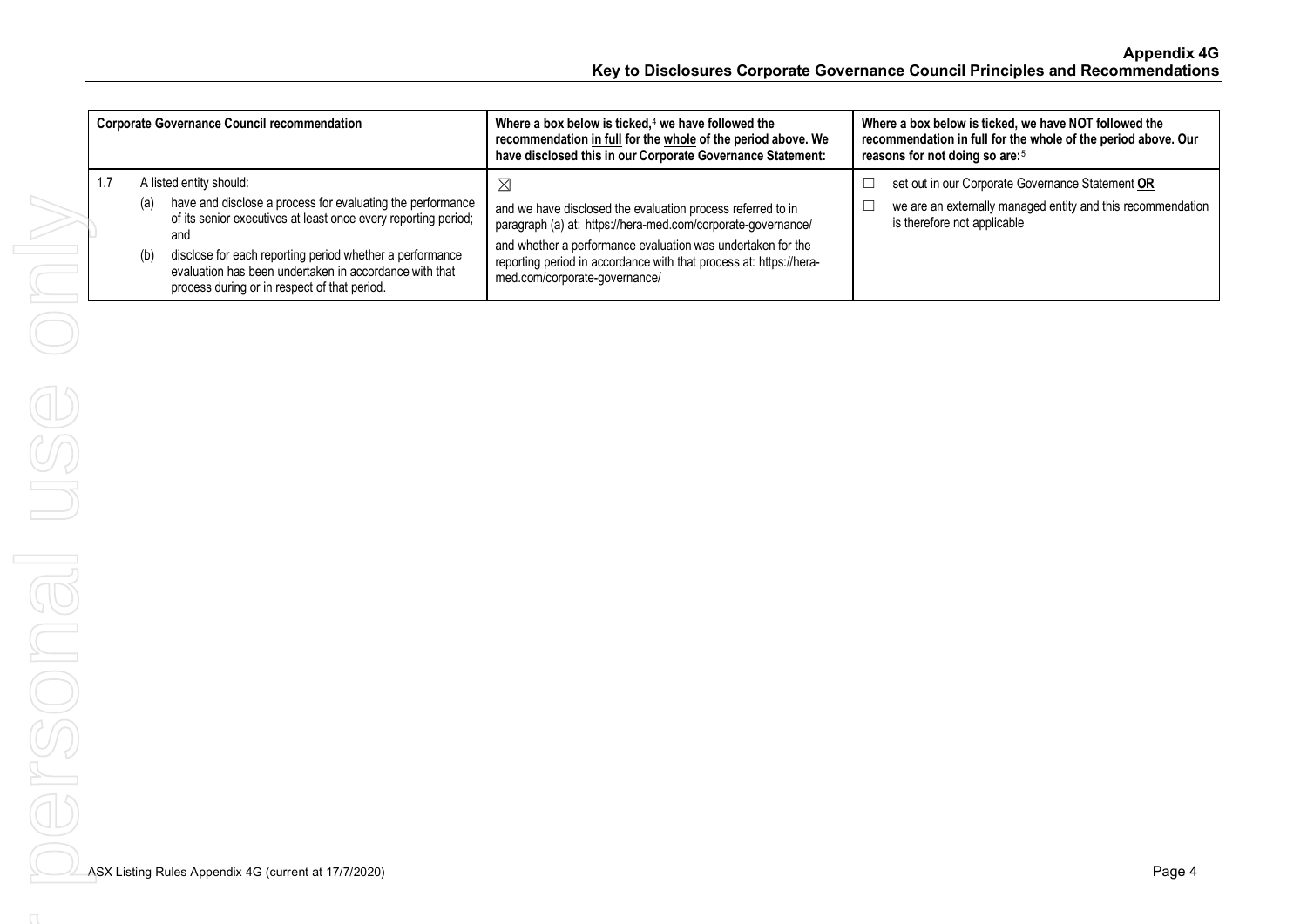|            | <b>Corporate Governance Council recommendation</b>                                                                                                                                                                                                                                                                                                                                                                                                                                                                                                                                                                                                                                                                                                                                                                                     | Where a box below is ticked, $4$ we have followed the<br>recommendation in full for the whole of the period above. We<br>have disclosed this in our Corporate Governance Statement:                                                                                                                                                                                                                                                                                                                                                                                                                                                                              | Where a box below is ticked, we have NOT followed the<br>recommendation in full for the whole of the period above. Our<br>reasons for not doing so are: <sup>5</sup>                                                          |
|------------|----------------------------------------------------------------------------------------------------------------------------------------------------------------------------------------------------------------------------------------------------------------------------------------------------------------------------------------------------------------------------------------------------------------------------------------------------------------------------------------------------------------------------------------------------------------------------------------------------------------------------------------------------------------------------------------------------------------------------------------------------------------------------------------------------------------------------------------|------------------------------------------------------------------------------------------------------------------------------------------------------------------------------------------------------------------------------------------------------------------------------------------------------------------------------------------------------------------------------------------------------------------------------------------------------------------------------------------------------------------------------------------------------------------------------------------------------------------------------------------------------------------|-------------------------------------------------------------------------------------------------------------------------------------------------------------------------------------------------------------------------------|
|            | PRINCIPLE 2 - STRUCTURE THE BOARD TO BE EFFECTIVE AND ADD VALUE                                                                                                                                                                                                                                                                                                                                                                                                                                                                                                                                                                                                                                                                                                                                                                        |                                                                                                                                                                                                                                                                                                                                                                                                                                                                                                                                                                                                                                                                  |                                                                                                                                                                                                                               |
| 2.1        | The board of a listed entity should:<br>have a nomination committee which:<br>(a)<br>has at least three members, a majority of whom are<br>(1)<br>independent directors; and<br>is chaired by an independent director,<br>(2)<br>and disclose:<br>the charter of the committee;<br>(3)<br>the members of the committee; and<br>(4)<br>as at the end of each reporting period, the number<br>(5)<br>of times the committee met throughout the period<br>and the individual attendances of the members at<br>those meetings; or<br>if it does not have a nomination committee, disclose that<br>(b)<br>fact and the processes it employs to address board<br>succession issues and to ensure that the board has the<br>appropriate balance of skills, knowledge, experience,<br>independence and diversity to enable it to discharge its | П<br>[If the entity complies with paragraph (a):]<br>and we have disclosed a copy of the charter of the committee at:<br>[insert location]<br>and the information referred to in paragraphs (4) and (5) at:<br>[insert location]<br>[If the entity complies with paragraph (b):]<br>and we have disclosed the fact that we do not have a nomination<br>committee and the processes we employ to address board<br>succession issues and to ensure that the board has the appropriate<br>balance of skills, knowledge, experience, independence and<br>diversity to enable it to discharge its duties and responsibilities<br>effectively at:<br>[insert location] | set out in our Corporate Governance Statement OR<br>⊠<br>we are an externally managed entity and this recommendation<br>⊏<br>is therefore not applicable                                                                      |
| 2.2<br>2.3 | duties and responsibilities effectively.<br>A listed entity should have and disclose a board skills matrix<br>setting out the mix of skills that the board currently has or is<br>looking to achieve in its membership.<br>A listed entity should disclose:<br>the names of the directors considered by the board to be<br>(a)<br>independent directors;<br>if a director has an interest, position, affiliation or<br>(b)<br>relationship of the type described in Box 2.3 but the board<br>is of the opinion that it does not compromise the<br>independence of the director, the nature of the interest,<br>position or relationship in question and an explanation of<br>why the board is of that opinion; and<br>the length of service of each director.<br>(c)                                                                   | $\boxtimes$<br>and we have disclosed our board skills matrix at:<br>Pages 7 and 8 of the Annual Report 2021<br>$\boxtimes$<br>and we have disclosed the names of the directors considered by the<br>board to be independent directors at:<br>https://hera-med.com/corporate-governance/<br>and, where applicable, the information referred to in paragraph (b)<br>at: https://hera-med.com/corporate-governance/<br>and the length of service of each director at:<br>https://hera-med.com/corporate-governance/                                                                                                                                                 | set out in our Corporate Governance Statement OR<br>$\Box$<br>we are an externally managed entity and this recommendation<br>$\Box$<br>is therefore not applicable<br>set out in our Corporate Governance Statement<br>$\Box$ |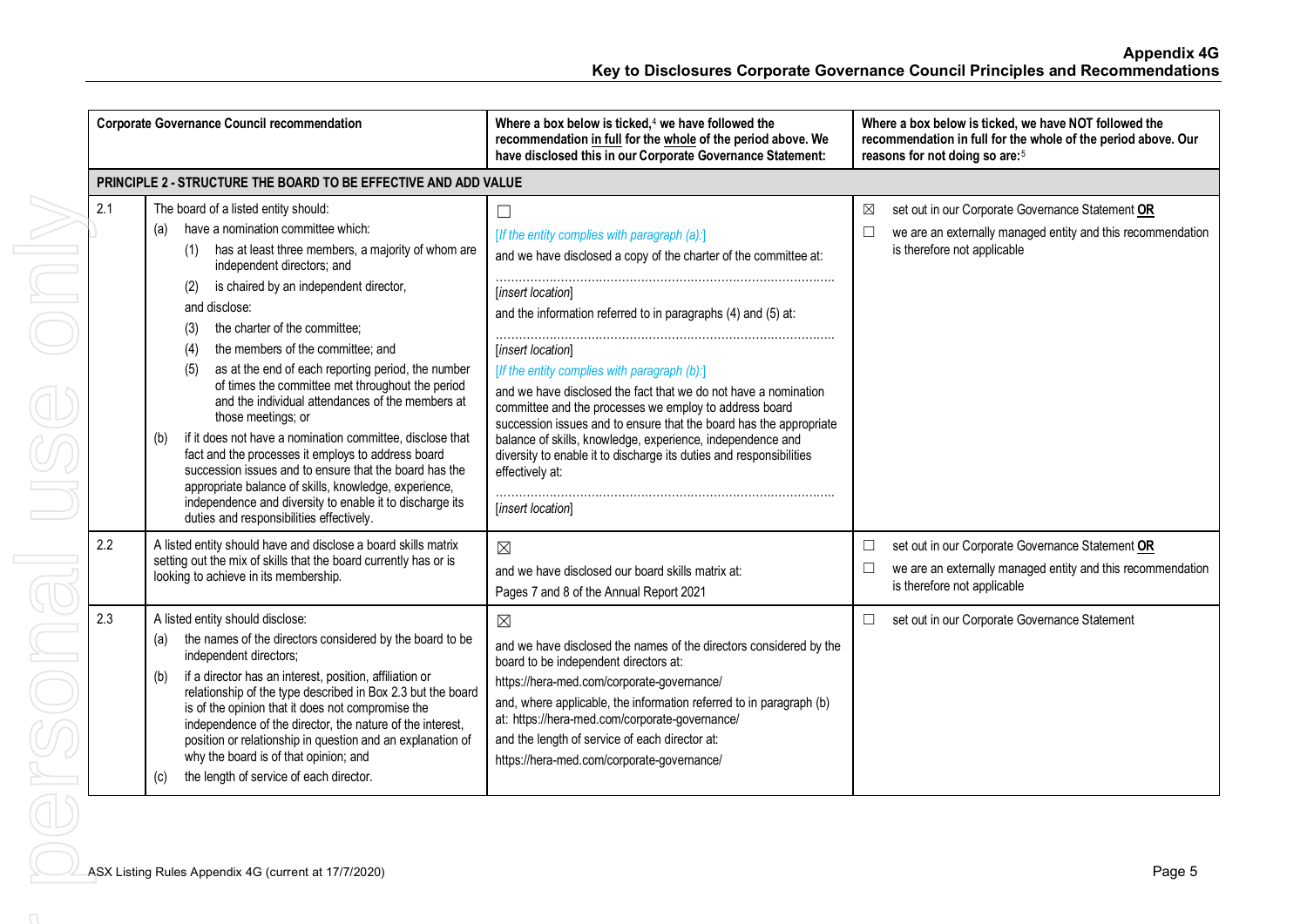|     | <b>Corporate Governance Council recommendation</b>                                                                                                                                                                                                                                            | Where a box below is ticked, $4$ we have followed the<br>recommendation in full for the whole of the period above. We<br>have disclosed this in our Corporate Governance Statement: | Where a box below is ticked, we have NOT followed the<br>recommendation in full for the whole of the period above. Our<br>reasons for not doing so are: <sup>5</sup> |
|-----|-----------------------------------------------------------------------------------------------------------------------------------------------------------------------------------------------------------------------------------------------------------------------------------------------|-------------------------------------------------------------------------------------------------------------------------------------------------------------------------------------|----------------------------------------------------------------------------------------------------------------------------------------------------------------------|
| 2.4 | A majority of the board of a listed entity should be independent<br>directors.                                                                                                                                                                                                                | $\boxtimes$                                                                                                                                                                         | set out in our Corporate Governance Statement OR<br>$\Box$<br>we are an externally managed entity and this recommendation<br>is therefore not applicable             |
| 2.5 | The chair of the board of a listed entity should be an<br>independent director and, in particular, should not be the same<br>person as the CEO of the entity.                                                                                                                                 | $\boxtimes$                                                                                                                                                                         | set out in our Corporate Governance Statement OR<br>we are an externally managed entity and this recommendation<br>is therefore not applicable                       |
| 2.6 | A listed entity should have a program for inducting new<br>directors and for periodically reviewing whether there is a need<br>for existing directors to undertake professional development to<br>maintain the skills and knowledge needed to perform their role<br>as directors effectively. | $\boxtimes$                                                                                                                                                                         | set out in our Corporate Governance Statement OR<br>$\Box$<br>we are an externally managed entity and this recommendation<br>is therefore not applicable             |
|     | PRINCIPLE 3 - INSTIL A CULTURE OF ACTING LAWFULLY, ETHICALLY AND RESPONSIBLY                                                                                                                                                                                                                  |                                                                                                                                                                                     |                                                                                                                                                                      |
| 3.1 | A listed entity should articulate and disclose its values.                                                                                                                                                                                                                                    | $\boxtimes$<br>and we have disclosed our values at:<br>https://hera-med.com/corporate-governance/<br>Code of Conduct                                                                | set out in our Corporate Governance Statement<br>$\Box$                                                                                                              |
| 3.2 | A listed entity should:<br>have and disclose a code of conduct for its directors,<br>(a)<br>senior executives and employees; and<br>ensure that the board or a committee of the board is<br>(b)<br>informed of any material breaches of that code.                                            | ⊠<br>and we have disclosed our code of conduct at:<br>https://hera-med.com/corporate-governance/<br>Code of Conduct                                                                 | set out in our Corporate Governance Statement                                                                                                                        |
| 3.3 | A listed entity should:<br>have and disclose a whistleblower policy; and<br>(a)<br>ensure that the board or a committee of the board is<br>(b)<br>informed of any material incidents reported under that<br>policy.                                                                           | ⊠<br>and we have disclosed our whistleblower policy at:<br>https://hera-med.com/corporate-governance/<br><b>Whistleblower Policy</b>                                                | set out in our Corporate Governance Statement<br>$\Box$                                                                                                              |
| 3.4 | A listed entity should:<br>have and disclose an anti-bribery and corruption policy;<br>(a)<br>and<br>ensure that the board or committee of the board is<br>(b)<br>informed of any material breaches of that policy.                                                                           | $\boxtimes$<br>and we have disclosed our anti-bribery and corruption policy at:<br>https://hera-med.com/corporate-governance/<br>Anti-Bribery and Corruption Policy                 | set out in our Corporate Governance Statement                                                                                                                        |
|     | ASX Listing Rules Appendix 4G (current at 17/7/2020)                                                                                                                                                                                                                                          |                                                                                                                                                                                     | Page 6                                                                                                                                                               |
|     |                                                                                                                                                                                                                                                                                               |                                                                                                                                                                                     |                                                                                                                                                                      |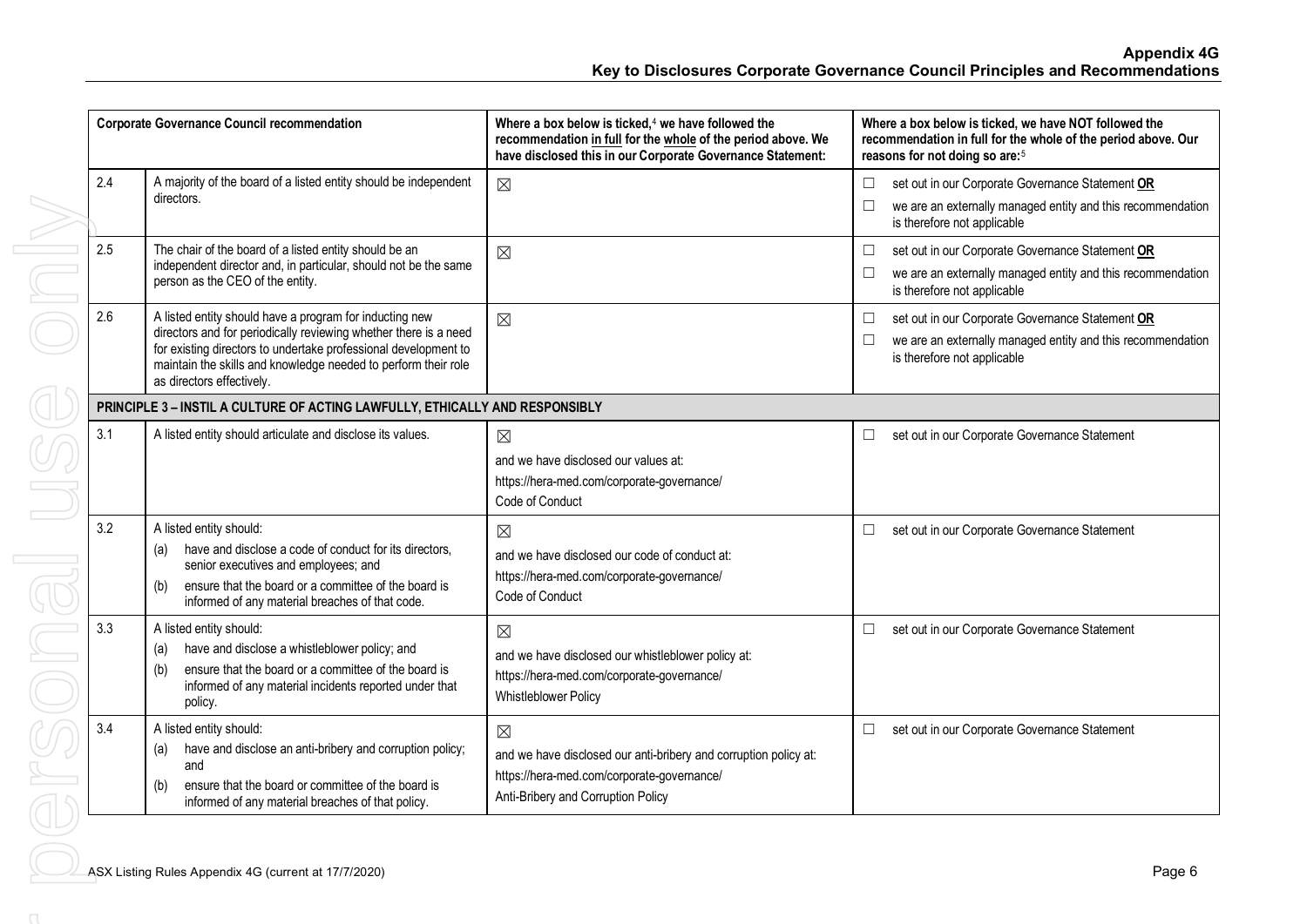|     | <b>Corporate Governance Council recommendation</b>                                                                                                                                                                                                                                                                                                                                                                                                                                                                                                                                                                                                                                                                                                                                                                                                                                                                                                                                           | Where a box below is ticked, $4$ we have followed the<br>recommendation in full for the whole of the period above. We<br>have disclosed this in our Corporate Governance Statement:                                                                                                                                                                                                                                                                                                                                                                                                                                                                | Where a box below is ticked, we have NOT followed the<br>recommendation in full for the whole of the period above. Our<br>reasons for not doing so are: <sup>5</sup> |
|-----|----------------------------------------------------------------------------------------------------------------------------------------------------------------------------------------------------------------------------------------------------------------------------------------------------------------------------------------------------------------------------------------------------------------------------------------------------------------------------------------------------------------------------------------------------------------------------------------------------------------------------------------------------------------------------------------------------------------------------------------------------------------------------------------------------------------------------------------------------------------------------------------------------------------------------------------------------------------------------------------------|----------------------------------------------------------------------------------------------------------------------------------------------------------------------------------------------------------------------------------------------------------------------------------------------------------------------------------------------------------------------------------------------------------------------------------------------------------------------------------------------------------------------------------------------------------------------------------------------------------------------------------------------------|----------------------------------------------------------------------------------------------------------------------------------------------------------------------|
|     | <b>PRINCIPLE 4 - SAFEGUARD THE INTEGRITY OF CORPORATE REPORTS</b>                                                                                                                                                                                                                                                                                                                                                                                                                                                                                                                                                                                                                                                                                                                                                                                                                                                                                                                            |                                                                                                                                                                                                                                                                                                                                                                                                                                                                                                                                                                                                                                                    |                                                                                                                                                                      |
| 4.1 | The board of a listed entity should:<br>have an audit committee which:<br>(a)<br>has at least three members, all of whom are non-<br>(1)<br>executive directors and a majority of whom are<br>independent directors; and<br>is chaired by an independent director, who is not<br>the chair of the board.<br>and disclose:<br>the charter of the committee;<br>(3)<br>the relevant qualifications and experience of the<br>(4)<br>members of the committee; and<br>in relation to each reporting period, the number of<br>(5)<br>times the committee met throughout the period and<br>the individual attendances of the members at those<br>meetings; or<br>if it does not have an audit committee, disclose that fact<br>(b)<br>and the processes it employs that independently verify<br>and safeguard the integrity of its corporate reporting,<br>including the processes for the appointment and removal<br>of the external auditor and the rotation of the audit<br>engagement partner. | $\Box$<br>[If the entity complies with paragraph (a):]<br>and we have disclosed a copy of the charter of the committee at:<br>[insert location]<br>and the information referred to in paragraphs (4) and (5) at:<br>[insert location]<br>[If the entity complies with paragraph (b):]<br>and we have disclosed the fact that we do not have an audit<br>committee and the processes we employ that independently verify<br>and safeguard the integrity of our corporate reporting, including the<br>processes for the appointment and removal of the external auditor<br>and the rotation of the audit engagement partner at:<br>[insert location] | set out in our Corporate Governance Statement<br>⊠                                                                                                                   |
| 4.2 | The board of a listed entity should, before it approves the<br>entity's financial statements for a financial period, receive from<br>its CEO and CFO a declaration that, in their opinion, the<br>financial records of the entity have been properly maintained<br>and that the financial statements comply with the appropriate<br>accounting standards and give a true and fair view of the<br>financial position and performance of the entity and that the<br>opinion has been formed on the basis of a sound system of risk<br>management and internal control which is operating effectively.                                                                                                                                                                                                                                                                                                                                                                                          | $\boxtimes$                                                                                                                                                                                                                                                                                                                                                                                                                                                                                                                                                                                                                                        | set out in our Corporate Governance Statement<br>$\Box$                                                                                                              |
| 4.3 | A listed entity should disclose its process to verify the integrity<br>of any periodic corporate report it releases to the market that is<br>not audited or reviewed by an external auditor.                                                                                                                                                                                                                                                                                                                                                                                                                                                                                                                                                                                                                                                                                                                                                                                                 | $\boxtimes$                                                                                                                                                                                                                                                                                                                                                                                                                                                                                                                                                                                                                                        | set out in our Corporate Governance Statement<br>$\Box$                                                                                                              |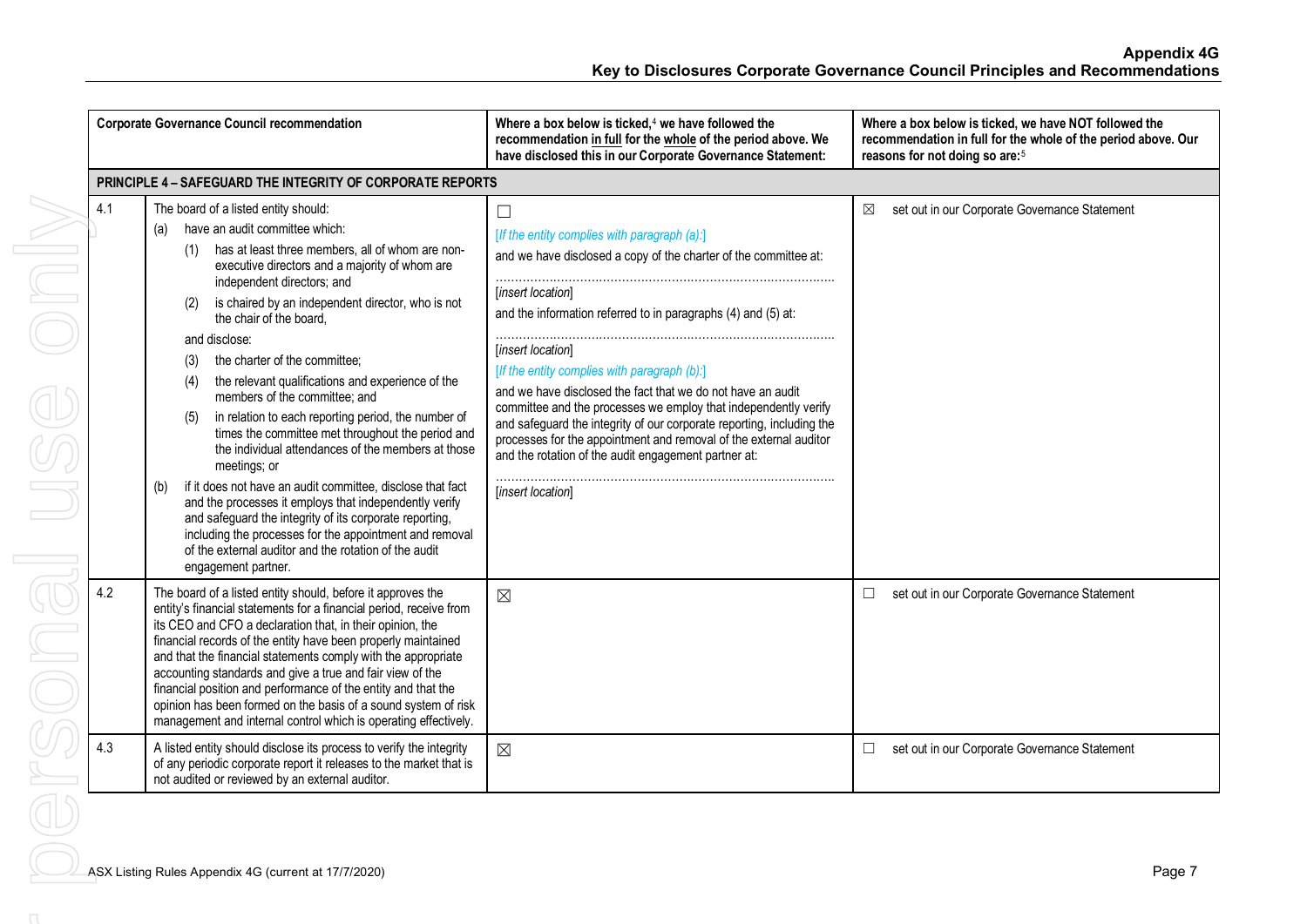|     | <b>Corporate Governance Council recommendation</b>                                                                                                                                                                 | Where a box below is ticked, $4$ we have followed the<br>recommendation in full for the whole of the period above. We<br>have disclosed this in our Corporate Governance Statement:                           | Where a box below is ticked, we have NOT followed the<br>recommendation in full for the whole of the period above. Our<br>reasons for not doing so are: <sup>5</sup> |
|-----|--------------------------------------------------------------------------------------------------------------------------------------------------------------------------------------------------------------------|---------------------------------------------------------------------------------------------------------------------------------------------------------------------------------------------------------------|----------------------------------------------------------------------------------------------------------------------------------------------------------------------|
|     | <b>PRINCIPLE 5 - MAKE TIMELY AND BALANCED DISCLOSURE</b>                                                                                                                                                           |                                                                                                                                                                                                               |                                                                                                                                                                      |
| 5.1 | A listed entity should have and disclose a written policy for<br>complying with its continuous disclosure obligations under<br>listing rule 3.1.                                                                   | $\boxtimes$<br>and we have disclosed our continuous disclosure compliance policy<br>at:<br>https://hera-med.com/corporate-governance/ Continuous<br><b>Disclosure</b>                                         | set out in our Corporate Governance Statement<br>$\Box$                                                                                                              |
| 5.2 | A listed entity should ensure that its board receives copies of all<br>material market announcements promptly after they have been<br>made.                                                                        | $\boxtimes$                                                                                                                                                                                                   | set out in our Corporate Governance Statement<br>$\Box$                                                                                                              |
| 5.3 | A listed entity that gives a new and substantive investor or<br>analyst presentation should release a copy of the presentation<br>materials on the ASX Market Announcements Platform ahead<br>of the presentation. | $\boxtimes$                                                                                                                                                                                                   | set out in our Corporate Governance Statement<br>$\Box$                                                                                                              |
|     | PRINCIPLE 6 - RESPECT THE RIGHTS OF SECURITY HOLDERS                                                                                                                                                               |                                                                                                                                                                                                               |                                                                                                                                                                      |
| 6.1 | A listed entity should provide information about itself and its<br>governance to investors via its website.                                                                                                        | $\boxtimes$<br>and we have disclosed information about us and our governance on<br>our website at:<br>https://hera-med.com/corporate-governance/                                                              | set out in our Corporate Governance Statement<br>$\Box$                                                                                                              |
| 6.2 | A listed entity should have an investor relations program that<br>facilitates effective two-way communication with investors.                                                                                      | $\boxtimes$                                                                                                                                                                                                   | set out in our Corporate Governance Statement<br>$\Box$                                                                                                              |
| 6.3 | A listed entity should disclose how it facilitates and encourages<br>participation at meetings of security holders.                                                                                                | $\boxtimes$<br>and we have disclosed how we facilitate and encourage participation<br>at meetings of security holders at:<br>https://hera-med.com/corporate-governance/<br>Shareholder Communication Strategy | $\Box$<br>set out in our Corporate Governance Statement                                                                                                              |
| 6.4 | A listed entity should ensure that all substantive resolutions at a<br>meeting of security holders are decided by a poll rather than by<br>a show of hands.                                                        | $\boxtimes$                                                                                                                                                                                                   | $\Box$<br>set out in our Corporate Governance Statement                                                                                                              |
| 6.5 | A listed entity should give security holders the option to receive<br>communications from, and send communications to, the entity<br>and its security registry electronically.                                     | $\boxtimes$                                                                                                                                                                                                   | set out in our Corporate Governance Statement<br>$\Box$                                                                                                              |
|     | ASX Listing Rules Appendix 4G (current at 17/7/2020)                                                                                                                                                               |                                                                                                                                                                                                               | Page 8                                                                                                                                                               |
|     |                                                                                                                                                                                                                    |                                                                                                                                                                                                               |                                                                                                                                                                      |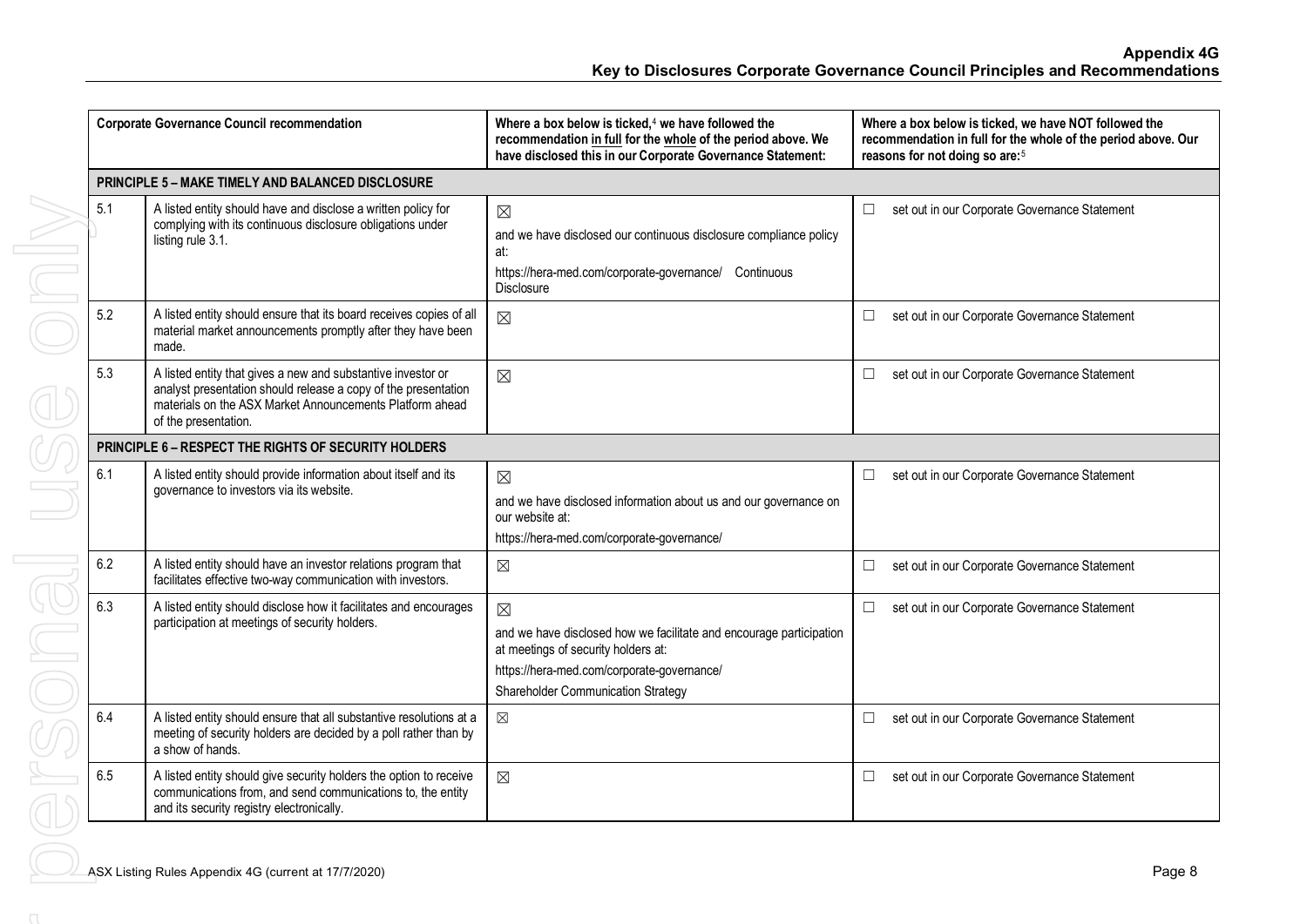| <b>Corporate Governance Council recommendation</b> |                                                                                                                                                                                                                                                                                                                                                                                                                                                                                                                                                                                                                                                                                                                                                                   | Where a box below is ticked, $4$ we have followed the<br>recommendation in full for the whole of the period above. We<br>have disclosed this in our Corporate Governance Statement:                                                                                                                                                                                                                                                                                                       | Where a box below is ticked, we have NOT followed the<br>recommendation in full for the whole of the period above. Our<br>reasons for not doing so are: <sup>5</sup> |
|----------------------------------------------------|-------------------------------------------------------------------------------------------------------------------------------------------------------------------------------------------------------------------------------------------------------------------------------------------------------------------------------------------------------------------------------------------------------------------------------------------------------------------------------------------------------------------------------------------------------------------------------------------------------------------------------------------------------------------------------------------------------------------------------------------------------------------|-------------------------------------------------------------------------------------------------------------------------------------------------------------------------------------------------------------------------------------------------------------------------------------------------------------------------------------------------------------------------------------------------------------------------------------------------------------------------------------------|----------------------------------------------------------------------------------------------------------------------------------------------------------------------|
|                                                    | <b>PRINCIPLE 7 - RECOGNISE AND MANAGE RISK</b>                                                                                                                                                                                                                                                                                                                                                                                                                                                                                                                                                                                                                                                                                                                    |                                                                                                                                                                                                                                                                                                                                                                                                                                                                                           |                                                                                                                                                                      |
| 7.1                                                | The board of a listed entity should:<br>have a committee or committees to oversee risk, each of<br>(a)<br>which:<br>has at least three members, a majority of whom are<br>(1)<br>independent directors; and<br>is chaired by an independent director,<br>(2)<br>and disclose:<br>the charter of the committee:<br>(3)<br>the members of the committee: and<br>(4)<br>as at the end of each reporting period, the number<br>(5)<br>of times the committee met throughout the period<br>and the individual attendances of the members at<br>those meetings; or<br>if it does not have a risk committee or committees that<br>(b)<br>satisfy (a) above, disclose that fact and the processes it<br>employs for overseeing the entity's risk management<br>framework. | [If the entity complies with paragraph (a):]<br>and we have disclosed a copy of the charter of the committee at:<br>[insert location]<br>and the information referred to in paragraphs (4) and (5) at:<br>[insert location]<br>[If the entity complies with paragraph (b):]<br>and we have disclosed the fact that we do not have a risk committee<br>or committees that satisfy (a) and the processes we employ for<br>overseeing our risk management framework at:<br>[insert location] | set out in our Corporate Governance Statement<br>⊠                                                                                                                   |
| 7.2                                                | The board or a committee of the board should:<br>review the entity's risk management framework at least<br>(a)<br>annually to satisfy itself that it continues to be sound and<br>that the entity is operating with due regard to the risk<br>appetite set by the board; and<br>disclose, in relation to each reporting period, whether<br>(b)<br>such a review has taken place.                                                                                                                                                                                                                                                                                                                                                                                  | $\boxtimes$<br>and we have disclosed whether a review of the entity's risk<br>management framework was undertaken during the reporting period<br>at:<br>https://hera-med.com/corporate-governance/<br>Corporate Governance Statement                                                                                                                                                                                                                                                      | set out in our Corporate Governance Statement<br>⊔                                                                                                                   |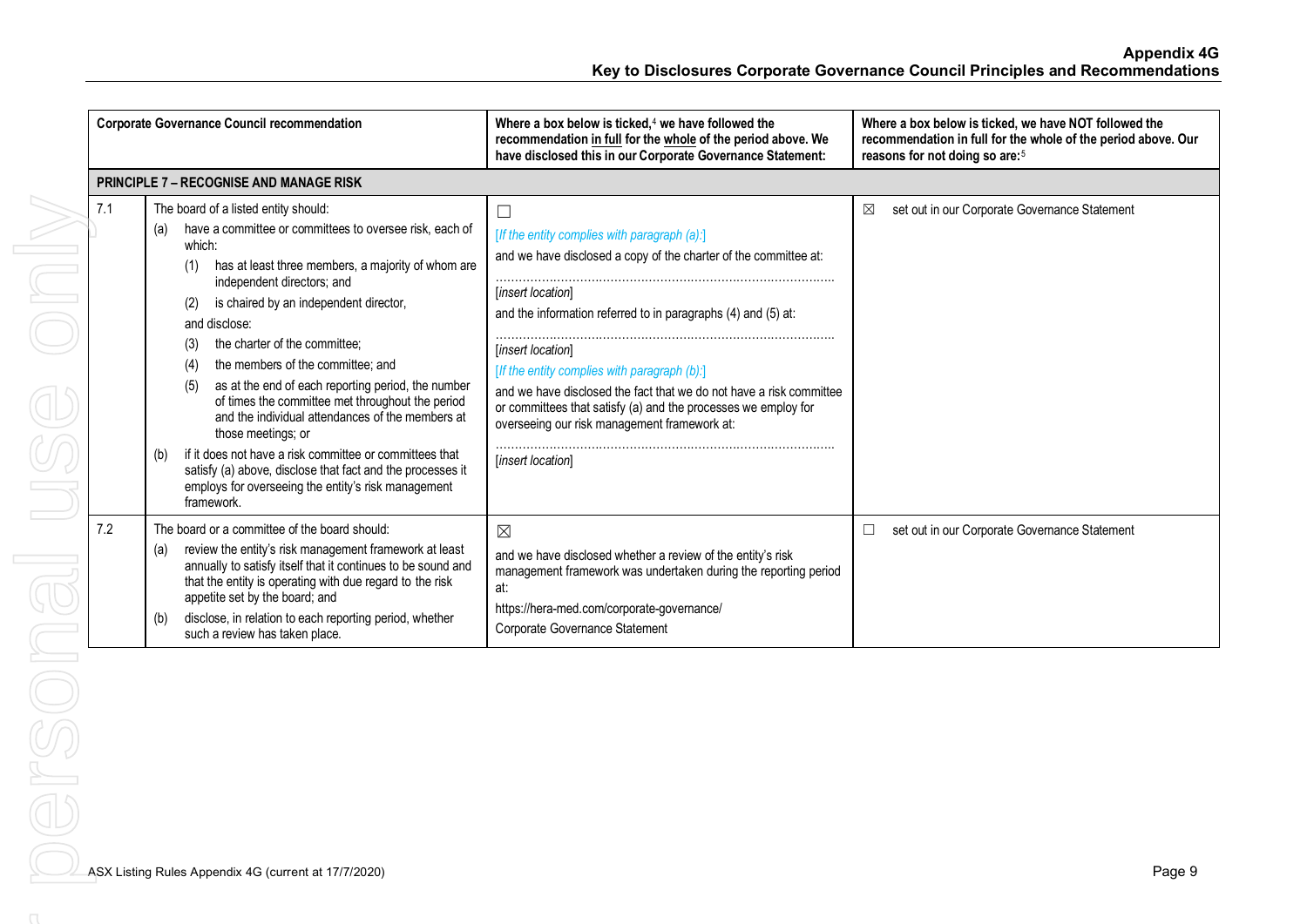| <b>Corporate Governance Council recommendation</b> |                                                                                                                                                                                                                                                                                                                                                                                          | Where a box below is ticked, $4$ we have followed the<br>recommendation in full for the whole of the period above. We<br>have disclosed this in our Corporate Governance Statement:                                                                                                                                                                                                                                                                                                                                                                                 | Where a box below is ticked, we have NOT followed the<br>recommendation in full for the whole of the period above. Our<br>reasons for not doing so are: <sup>5</sup> |
|----------------------------------------------------|------------------------------------------------------------------------------------------------------------------------------------------------------------------------------------------------------------------------------------------------------------------------------------------------------------------------------------------------------------------------------------------|---------------------------------------------------------------------------------------------------------------------------------------------------------------------------------------------------------------------------------------------------------------------------------------------------------------------------------------------------------------------------------------------------------------------------------------------------------------------------------------------------------------------------------------------------------------------|----------------------------------------------------------------------------------------------------------------------------------------------------------------------|
| 7.3                                                | A listed entity should disclose:<br>if it has an internal audit function, how the function is<br>(a)<br>structured and what role it performs; or<br>if it does not have an internal audit function, that fact and<br>(b)<br>the processes it employs for evaluating and continually<br>improving the effectiveness of its governance, risk<br>management and internal control processes. | $\boxtimes$<br>[If the entity complies with paragraph (a):]<br>and we have disclosed how our internal audit function is structured<br>and what role it performs at:<br>[insert location]<br>[If the entity complies with paragraph (b):]<br>and we have disclosed the fact that we do not have an internal audit<br>function and the processes we employ for evaluating and continually<br>improving the effectiveness of our risk management and internal<br>control processes at:<br>https://hera-med.com/corporate-governance/<br>Corporate Governance Statement | set out in our Corporate Governance Statement<br>$\Box$                                                                                                              |
| 7.4                                                | A listed entity should disclose whether it has any material<br>exposure to environmental or social risks and, if it does, how it<br>manages or intends to manage those risks.                                                                                                                                                                                                            | $\boxtimes$<br>and we have disclosed whether we have any material exposure to<br>environmental and social risks at:<br>https://hera-med.com/corporate-governance/<br>Corporate Governance Statement<br>and, if we do, how we manage or intend to manage those risks at:<br>https://hera-med.com/corporate-governance/<br>Corporate Governance Statement                                                                                                                                                                                                             | set out in our Corporate Governance Statement<br>$\Box$                                                                                                              |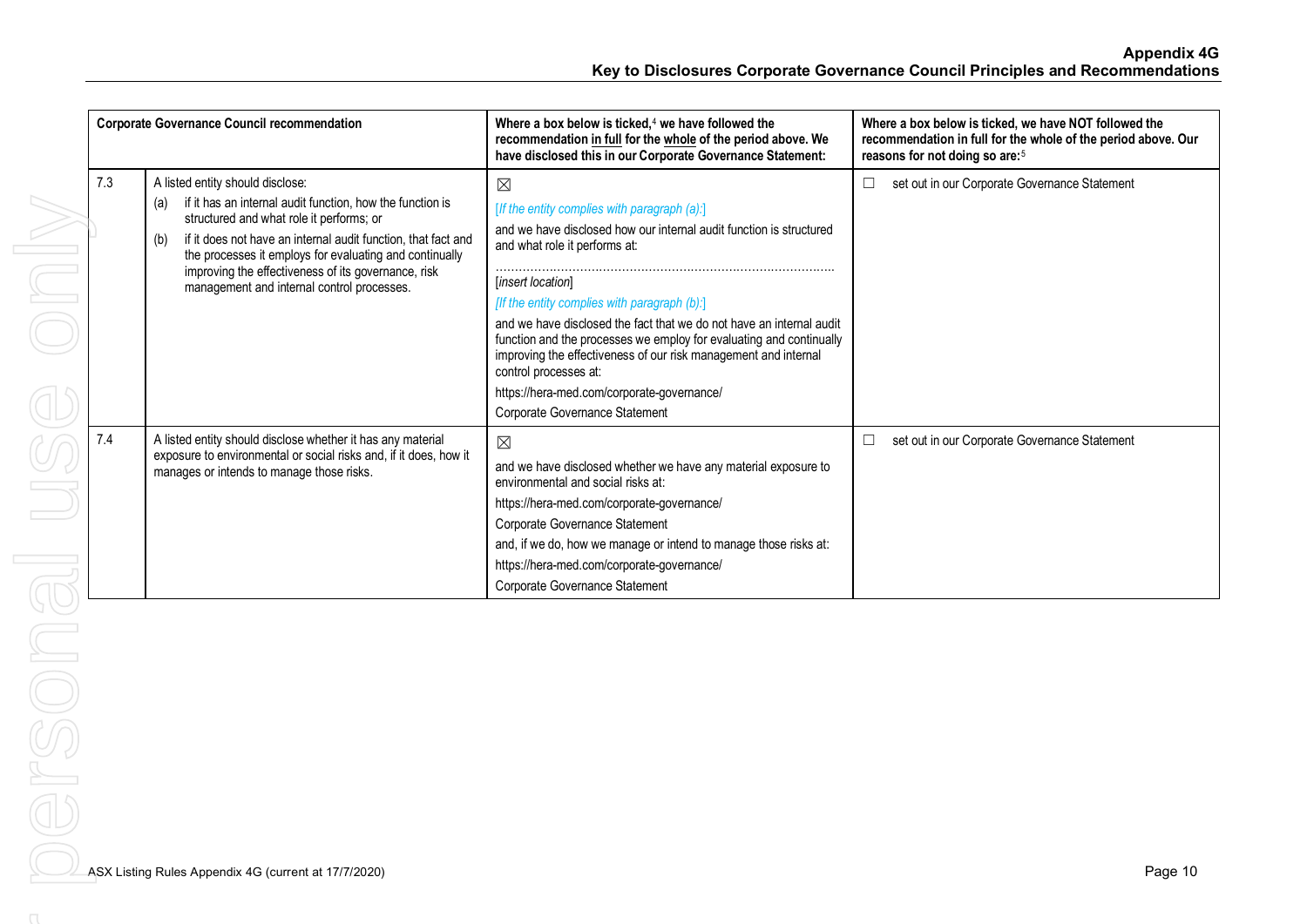| <b>Corporate Governance Council recommendation</b> |                                                                                                                                                                                                                                                                                                                                                                                                                                                                                                                                                                                                                                                                                                                                                                                                                     | Where a box below is ticked, $4$ we have followed the<br>recommendation in full for the whole of the period above. We<br>have disclosed this in our Corporate Governance Statement:                                                                                                                                                                                                                                                                                                                                                                                                                                                                                           | Where a box below is ticked, we have NOT followed the<br>recommendation in full for the whole of the period above. Our<br>reasons for not doing so are: <sup>5</sup> |
|----------------------------------------------------|---------------------------------------------------------------------------------------------------------------------------------------------------------------------------------------------------------------------------------------------------------------------------------------------------------------------------------------------------------------------------------------------------------------------------------------------------------------------------------------------------------------------------------------------------------------------------------------------------------------------------------------------------------------------------------------------------------------------------------------------------------------------------------------------------------------------|-------------------------------------------------------------------------------------------------------------------------------------------------------------------------------------------------------------------------------------------------------------------------------------------------------------------------------------------------------------------------------------------------------------------------------------------------------------------------------------------------------------------------------------------------------------------------------------------------------------------------------------------------------------------------------|----------------------------------------------------------------------------------------------------------------------------------------------------------------------|
|                                                    | <b>PRINCIPLE 8 - REMUNERATE FAIRLY AND RESPONSIBLY</b>                                                                                                                                                                                                                                                                                                                                                                                                                                                                                                                                                                                                                                                                                                                                                              |                                                                                                                                                                                                                                                                                                                                                                                                                                                                                                                                                                                                                                                                               |                                                                                                                                                                      |
| 8.1                                                | The board of a listed entity should:<br>have a remuneration committee which:<br>(a)<br>has at least three members, a majority of whom are<br>(1)<br>independent directors; and<br>is chaired by an independent director,<br>(2)<br>and disclose:<br>the charter of the committee;<br>(3)<br>the members of the committee; and<br>(4)<br>as at the end of each reporting period, the number<br>(5)<br>of times the committee met throughout the period<br>and the individual attendances of the members at<br>those meetings; or<br>if it does not have a remuneration committee, disclose<br>(b)<br>that fact and the processes it employs for setting the level<br>and composition of remuneration for directors and senior<br>executives and ensuring that such remuneration is<br>appropriate and not excessive. | [If the entity complies with paragraph (a):]<br>and we have disclosed a copy of the charter of the committee at:<br>[insert location]<br>and the information referred to in paragraphs (4) and (5) at:<br>[insert location]<br>[If the entity complies with paragraph (b):]<br>and we have disclosed the fact that we do not have a remuneration<br>committee and the processes we employ for setting the level and<br>composition of remuneration for directors and senior executives and<br>ensuring that such remuneration is appropriate and not excessive:<br>Page 13 Annual Report 2021<br>https://hera-med.com/corporate-governance/<br>Corporate Governance Statement | set out in our Corporate Governance Statement OR<br>⊠<br>we are an externally managed entity and this recommendation<br>is therefore not applicable                  |
| 8.2                                                | A listed entity should separately disclose its policies and<br>practices regarding the remuneration of non-executive directors<br>and the remuneration of executive directors and other senior<br>executives.                                                                                                                                                                                                                                                                                                                                                                                                                                                                                                                                                                                                       | $\boxtimes$<br>and we have disclosed separately our remuneration policies and<br>practices regarding the remuneration of non-executive directors and<br>the remuneration of executive directors and other senior executives<br>at:<br>Page 12 & 13 Annual Report 2021<br>https://hera-med.com/corporate-governance/<br>Corporate Governance Statement                                                                                                                                                                                                                                                                                                                         | set out in our Corporate Governance Statement OR<br>$\Box$<br>we are an externally managed entity and this recommendation<br>$\Box$<br>is therefore not applicable   |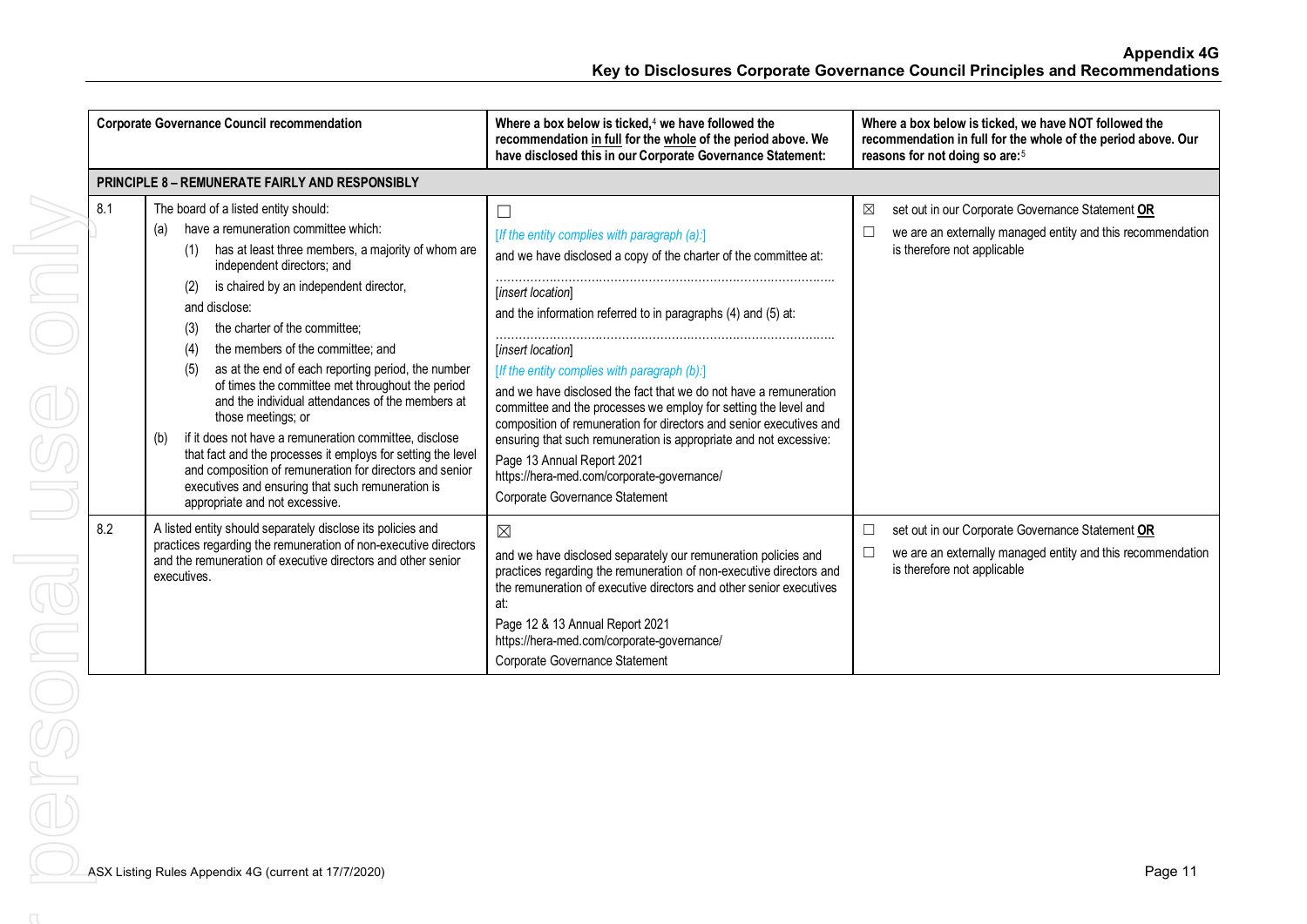|     | <b>Corporate Governance Council recommendation</b>                                                                                                                                                                                                                                                                                                                                                        | Where a box below is ticked, $4$ we have followed the<br>recommendation in full for the whole of the period above. We<br>have disclosed this in our Corporate Governance Statement:                                                       | Where a box below is ticked, we have NOT followed the<br>recommendation in full for the whole of the period above. Our<br>reasons for not doing so are: <sup>5</sup>                                                                                                                                                             |
|-----|-----------------------------------------------------------------------------------------------------------------------------------------------------------------------------------------------------------------------------------------------------------------------------------------------------------------------------------------------------------------------------------------------------------|-------------------------------------------------------------------------------------------------------------------------------------------------------------------------------------------------------------------------------------------|----------------------------------------------------------------------------------------------------------------------------------------------------------------------------------------------------------------------------------------------------------------------------------------------------------------------------------|
| 8.3 | A listed entity which has an equity-based remuneration scheme<br>should:<br>have a policy on whether participants are permitted to<br>(a)<br>enter into transactions (whether through the use of<br>derivatives or otherwise) which limit the economic risk of<br>participating in the scheme; and<br>disclose that policy or a summary of it.<br>(b)                                                     | $\boxtimes$<br>and we have disclosed our policy on this issue or a summary of it at:<br>https://hera-med.com/corporate-governance/<br>Corporate Governance Statement<br>And at this location:<br>Annual Report 2021 > Remuneration Report | set out in our Corporate Governance Statement OR<br>$\Box$<br>we do not have an equity-based remuneration scheme and<br>this recommendation is therefore not applicable OR<br>we are an externally managed entity and this recommendation<br>$\Box$<br>is therefore not applicable                                               |
|     |                                                                                                                                                                                                                                                                                                                                                                                                           | https://hera-med.com/corporate-governance/<br><b>Securities Trading Policy</b>                                                                                                                                                            |                                                                                                                                                                                                                                                                                                                                  |
|     | ADDITIONAL RECOMMENDATIONS THAT APPLY ONLY IN CERTAIN CASES                                                                                                                                                                                                                                                                                                                                               |                                                                                                                                                                                                                                           |                                                                                                                                                                                                                                                                                                                                  |
| 9.1 | A listed entity with a director who does not speak the language<br>in which board or security holder meetings are held or key<br>corporate documents are written should disclose the processes<br>it has in place to ensure the director understands and can<br>contribute to the discussions at those meetings and<br>understands and can discharge their obligations in relation to<br>those documents. | $\Box$<br>and we have disclosed information about the processes in place at:<br>[insert location]                                                                                                                                         | set out in our Corporate Governance Statement OR<br>$\Box$<br>we do not have a director in this position and this<br>$\boxtimes$<br>recommendation is therefore not applicable OR<br>we are an externally managed entity and this recommendation<br>is therefore not applicable                                                  |
| 9.2 | A listed entity established outside Australia should ensure that<br>meetings of security holders are held at a reasonable place and<br>time.                                                                                                                                                                                                                                                              | $\Box$                                                                                                                                                                                                                                    | set out in our Corporate Governance Statement OR<br>$\Box$<br>we are established in Australia and this recommendation is<br>$\boxtimes$<br>therefore not applicable OR<br>we are an externally managed entity and this recommendation<br>$\Box$<br>is therefore not applicable                                                   |
| 9.3 | A listed entity established outside Australia, and an externally<br>managed listed entity that has an AGM, should ensure that its<br>external auditor attends its AGM and is available to answer<br>questions from security holders relevant to the audit.                                                                                                                                                | $\Box$                                                                                                                                                                                                                                    | set out in our Corporate Governance Statement OR<br>$\boxtimes$<br>we are established in Australia and not an externally managed<br>listed entity and this recommendation is therefore not<br>applicable<br>we are an externally managed entity that does not hold an<br>AGM and this recommendation is therefore not applicable |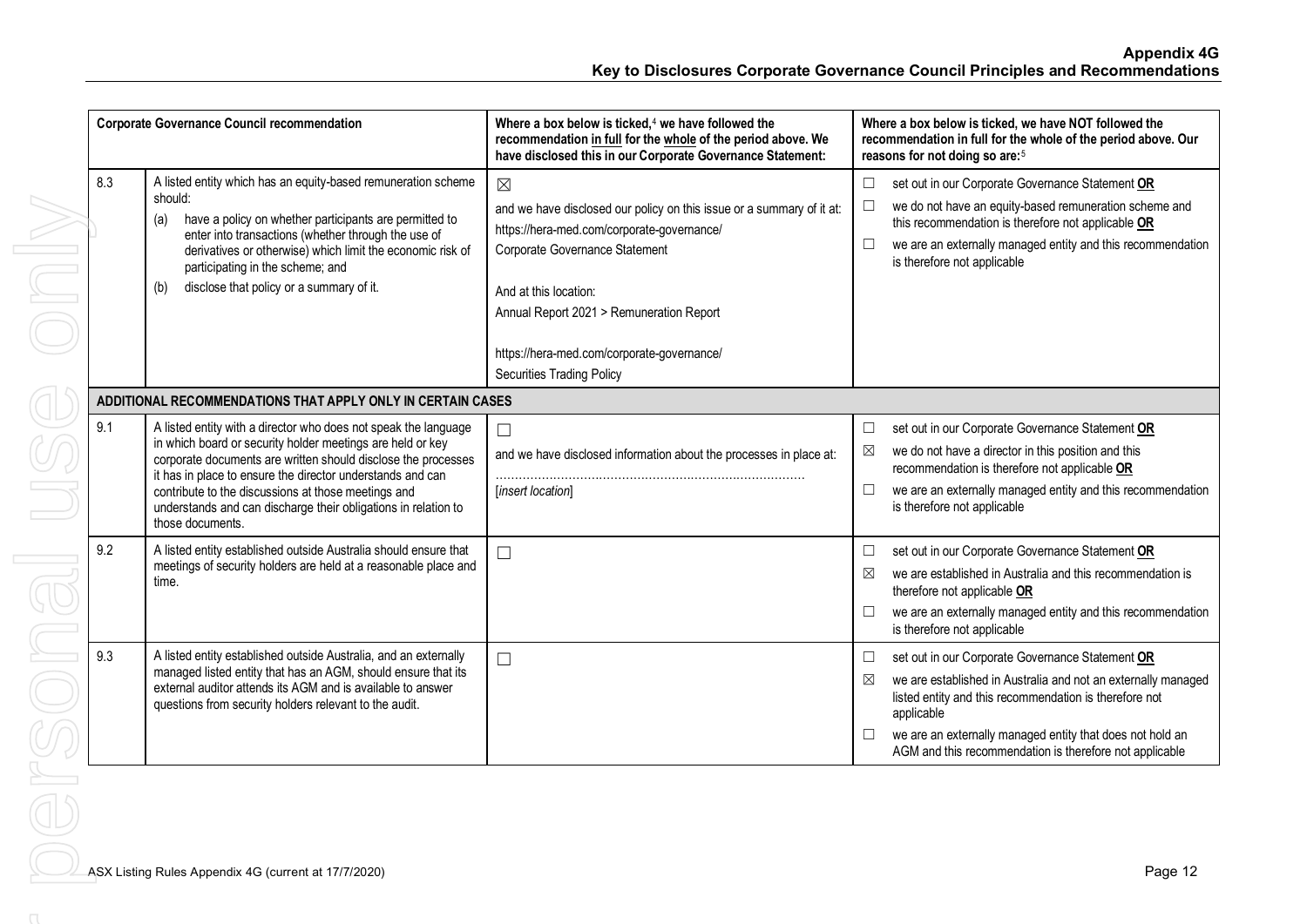**Appendix 4G Key to Disclosures Corporate Governance Council Principles and Recommendations**

| <b>Corporate Governance Council recommendation</b>                      |                                                                                                                                                                                                                                                                                                                                                                                                                               | Where a box below is ticked, $4$ we have followed the<br>recommendation in full for the whole of the period above. We<br>have disclosed this in our Corporate Governance Statement: | Where a box below is ticked, we have NOT followed the<br>recommendation in full for the whole of the period above. Our<br>reasons for not doing so are: <sup>5</sup> |  |
|-------------------------------------------------------------------------|-------------------------------------------------------------------------------------------------------------------------------------------------------------------------------------------------------------------------------------------------------------------------------------------------------------------------------------------------------------------------------------------------------------------------------|-------------------------------------------------------------------------------------------------------------------------------------------------------------------------------------|----------------------------------------------------------------------------------------------------------------------------------------------------------------------|--|
| ADDITIONAL DISCLOSURES APPLICABLE TO EXTERNALLY MANAGED LISTED ENTITIES |                                                                                                                                                                                                                                                                                                                                                                                                                               |                                                                                                                                                                                     |                                                                                                                                                                      |  |
|                                                                         | Alternative to Recommendation 1.1 for externally managed<br>listed entities:<br>The responsible entity of an externally managed listed entity<br>should disclose:<br>the arrangements between the responsible entity and the<br>(a)<br>listed entity for managing the affairs of the listed entity;<br>and<br>the role and responsibility of the board of the responsible<br>(b)<br>entity for overseeing those arrangements. | Ē<br>and we have disclosed the information referred to in paragraphs (a)<br>and $(b)$ at:<br>[insert location]                                                                      | set out in our Corporate Governance Statement                                                                                                                        |  |
|                                                                         | Alternative to Recommendations 8.1, 8.2 and 8.3 for externally<br>managed listed entities:<br>An externally managed listed entity should clearly disclose the<br>terms governing the remuneration of the manager.                                                                                                                                                                                                             | $\Box$<br>and we have disclosed the terms governing our remuneration as<br>manager of the entity at:<br><i>linsert location</i>                                                     | set out in our Corporate Governance Statement                                                                                                                        |  |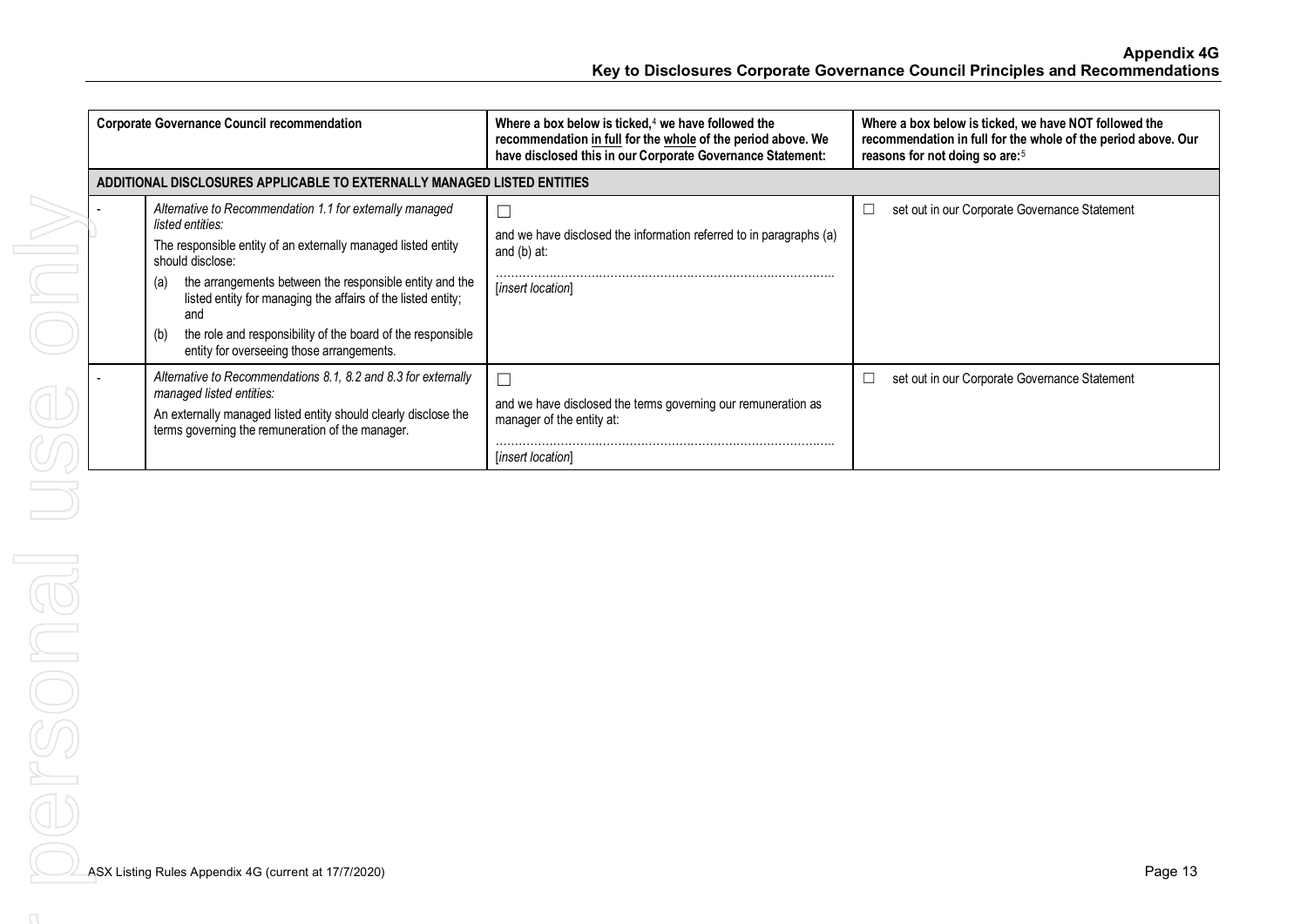This Corporate Governance Statement is current as at 29 March 2022 and has been approved by the Board of the Company.

This Corporate Governance Statement discloses the extent to which the Company follows the recommendations set by the ASX Corporate Governance Council in its publication *Corporate Governance Principles and Recommendations 4th Edition* (Recommendations). The Recommendations are not mandatory, however theRecommendations that have not been followed have been identified and reasons for not following them, along with what (if any) alternative governance practices have been adopted in lieu of the Recommendation.

The Company has adopted Corporate Governance Policies which provide written terms of reference for the Company's corporate governance practices. The Board of the Company has not yet formed an audit committee, nomination committee, risk management committee or remuneration committee.

The Company's Corporate Governance Policies are contained within the Corporate Governance Plan and available on the Company's website at hera-med.com/corporate-governance/

# **Principle 1: Lay solid foundations for management and oversight**

#### *Roles of the Board & Management*

The role of the Board is to provide overall strategic guidance and effective oversight of management. The Board derives its authority to act from the Company's Constitution.

The Board is responsible for and has the authority to determine all matters relating to the strategic direction, policies, practices, establishing goals for management and the operation of the Company. The Board delegates responsibility for the day-to-day operations and administration of the Company to the Chief Executive Officer.

The role of management is to support the Chief Executive Officer and implement the running of the general operations and financial business of the Company, in accordance with the delegated authority of the Board.

In addition to matters it is expressly required by law to approve, the Board has reserved the following matters to

- appointment of the Chief Executive Officer / Managing Director and other senior executives and the determination of their terms and conditions including remuneration and termination;
- driving the strategic direction of the Company, ensuring appropriate resources are available to meet objectives and monitoring management's performance;
- reviewing and ratifying systems of risk management and internal compliance and control, codes of conduct and legal compliance;
- approving and monitoring the progress of major capital expenditure, capital management and significant acquisitions and divestitures;
- approving and monitoring the budget and the adequacy and integrity of financial and other reporting;
- approving the annual, half yearly and quarterly accounts;
- approving significant changes to the organisational structure;
- approving the issue of any shares, options, equity instruments or other securities in the Company (subject to compliance with the ASX Listing Rules if applicable);
- ensuring a high standard of corporate governance practice and regulatory compliance and promoting ethical and responsible decision making;
- recommending to shareholders the appointment of the external auditor as and when their appointment or re-appointment is required to be approved by them (in accordance with the ASX Listing Rules if applicable); and
- meeting with the external auditor, at their request, without management being present.

Subject to the specific authorities reserved to the Board under the Board Charter, the Board delegates to the Chief Executive Officer responsibility for the management and operation of HeraMED. The Chief Executive Officer is responsible for the day-to-day operations, financial performance and administration of HeraMED within the powers authorised to him from time-to-time by the Board. The Chief Executive Officer may make further delegation within the delegations specified by the Board and will be accountable to the Board for the exercise of those delegated powers.

Further details of Board responsibilities, objectives and structure are set out in the Board Charter which is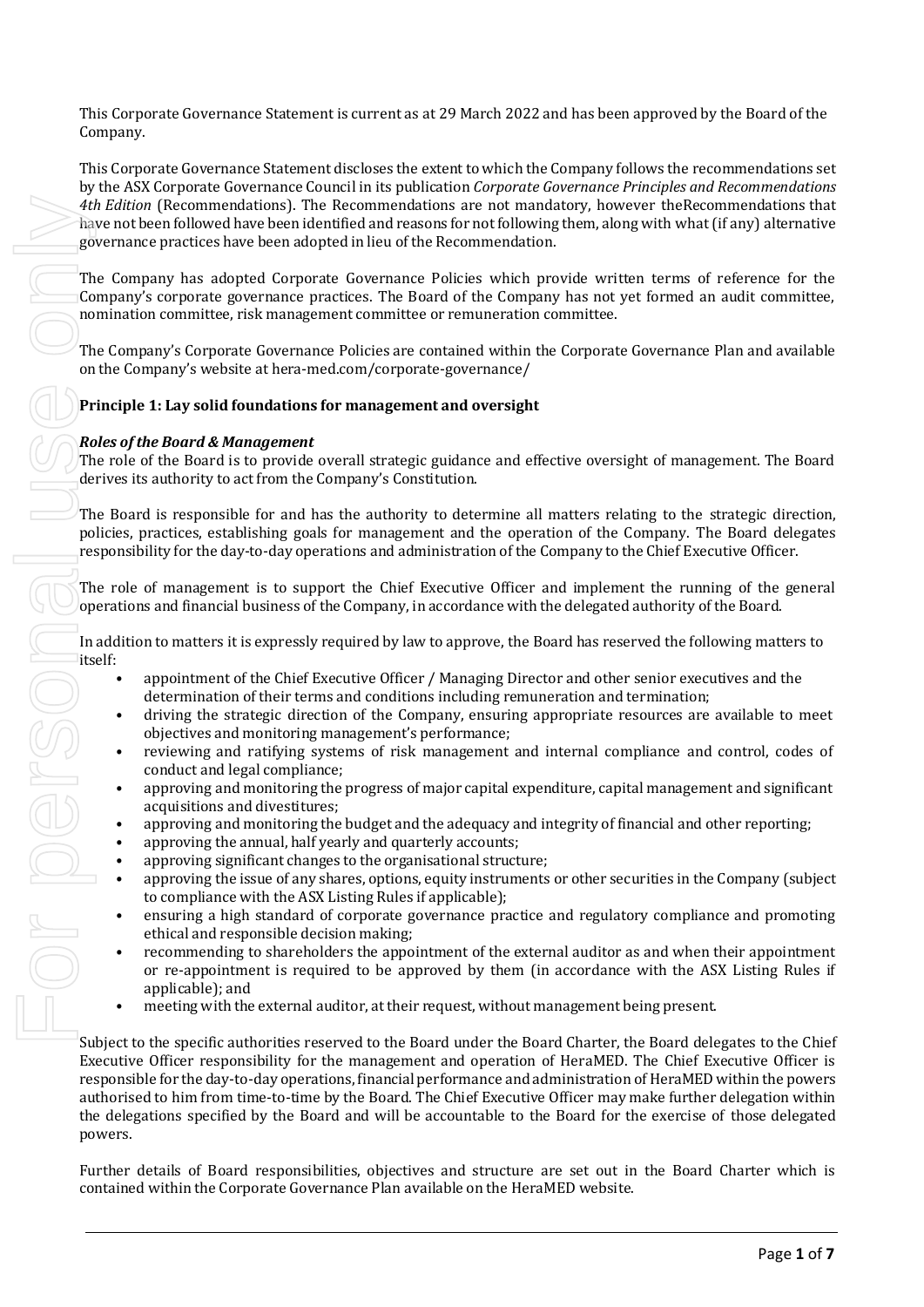# *Board Committees*

The Board considers that the Company is not currently of a size, nor are its affairs of such complexity to justify the formation of separate committees at this time including audit and risk, remuneration or nomination committees, preferring at this stage of the Company's development, to manage the Company through the full Board of Directors. The Board assumes the responsibilities normally delegated to the audit and risk, remuneration and nomination Committees.

If the Company's activities increase, in size, scope and nature, the appointment of separate committees will be reviewed by the Board and implemented if considered appropriate.

### *Board Appointments*

The Company undertakes comprehensive reference checks prior to appointing a director or putting that person forward as a candidate to ensure that person is competent, experienced, and would not be impaired in any way from undertaking the duties of director. The Company provides relevant information to shareholders for their consideration about the attributes of candidates together with whether the Board supports the appointment or reelection.

The terms of the appointment of a non-executive director, executive directors and senior executives are agreed upon and set out in writing at the time of appointment.

# *The Company Secretary*

The Company Secretary is accountable directly to the Board, through the Chairman, on all matters to do with the proper functioning of the Board, including agendas, Board papers and minutes, advising the Board and its Committees (as applicable) on governance matters, monitoring that the Board and Committee policies and procedures are followed, communication with regulatory bodies and the ASX and statutory and other filings.

# *Diversity*

The Board has adopted a Diversity Policy which provides a framework for the Company to establish and achieve measurable diversity objectives, including in respect to gender, age, ethnicity and cultural diversity. The Diversity Policy allows the Board to set measurable gender diversity objectives (if considered appropriate) and to assess annually both the objectives (if any have been set) and the Company's progress towards achieving them.

The Board considers that, due to the size, nature and stage of development of the Company, setting measurable objectives for the Diversity Policy at this time is not appropriate. The Board will consider setting measurable objectives as the Company increases in size and complexity.

The participation of women in the Company at the date of this report is as follows:

- Women employees in the Company 36%
- Women in senior management positions 29%
- Women on the Board 0%

The Company's Diversity Policy is available on its website.

#### *Board & Management Performance Review*

On an annual basis, the Board conducts a review of its structure, composition and performance.

The annual review includes consideration of the following measures:

- comparison of the performance of the Board against the requirements of the Board charter;
- assessment of the performance of the Board over the previous twelve months having regard to the corporate strategies, operating plans and the annual budget;
- review the Board's interaction with management;
- identification of any particular goals and objectives of the Board for the next year;
- review the type and timing of information provided to the directors; and
-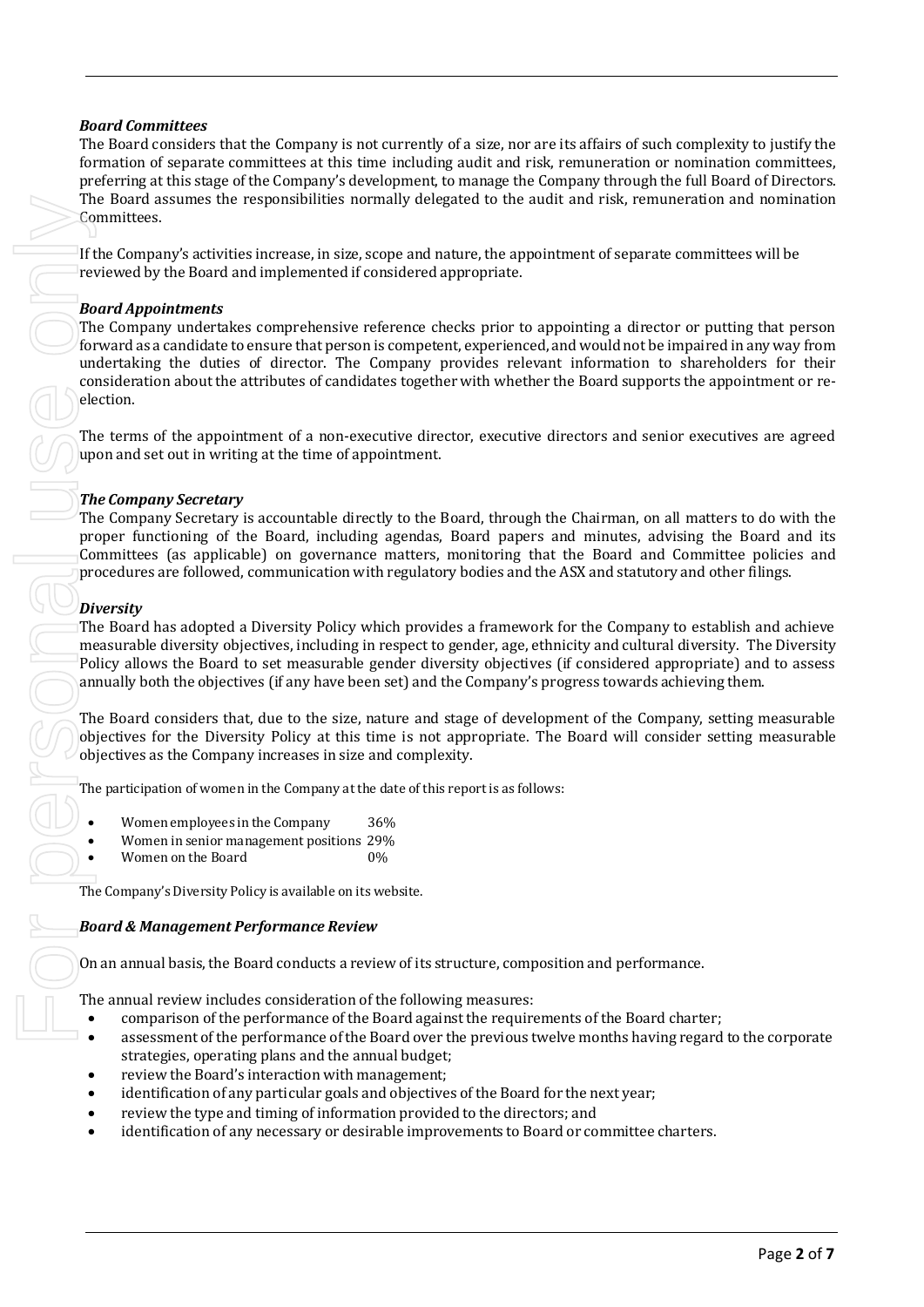The method and scope of the performance evaluation will be set by the Board and may include a Board selfassessment checklist to be completed by each Director. The Board may also use an independent adviser to assist in the review.

The Chairman has primary responsibility for conducting performance appraisals of Non-Executive Directors, in conjunction with them, having particular regard to:

- contribution to Board discussion and function;
- degree of independence including relevance of any conflicts of interest;
- availability for and attendance at Board meetings and other relevant events;
- contribution to Company strategy;
	- membership of and contribution to any Board committees; and
- suitability to Board structure and composition.

The Board conducts an annual performance assessment of the Chief Executive Officer against agreed key performance indicators.

The Chief Executive Officer conducts an annual performance assessment of senior executives against agreed key performance indicators.

Due to HeraMED only listing in December 2018, no formal appraisal of the Board or Chief Executive Officer has been conducted.

# *Independent Advice*

Directors have a right of access to all Company information and executives. Directors are entitled, in fulfilling their duties and responsibilities, to seek independent external professional advice as considered necessary at the expense of the Company, subject to prior consultation with the Chairman. A copy of any such advice received is made available to all members of the Board.

#### **Principle 2: Structure the board to be affective and add value**

#### *Board Composition*

During the financial year and as at the date of this report the Board was comprised of the following members:

| Mr Ronald Weinberger | Non-Executive Chairman (appointed 21 August 2018)     |
|----------------------|-------------------------------------------------------|
| Mr David Groberman   | Chief Executive Officer (appointed 25 September 2018) |
| Mr David Hinton      | Non-Executive Director (appointed 21 August 2018)     |
| Mr Tal Slonim        | Executive Director (appointed 27 September 2018)      |
| Mr Doron Birger      | Non-Executive Director (appointed 5 October 2018)     |
|                      |                                                       |

The Board comprises of the majority of Non-Executive Directors.

HeraMED has adopted a definition of 'independence' for Directors that is consistent with the Recommendations. The Board considers an independent Director to be a Non-Executive Director who is not a substantial Shareholder or a member of management and who is free of any business or other relationship that could materially interferewith or could reasonably be perceived to materially interfere with the independent exercise of that Director's judgement. The Board considers that Messrs Weinberger, Hinton and Birger are independent.

MessrsDavidGroberman andTal Slonim are not considered to be independent as they are both executive directors and each of them are substantial holders in the Company.

#### *Board Selection Process*

The Board considers that a diverse range of skills, backgrounds, knowledge and experience is required in order to effectively govern HeraMED. The Board believes that orderly succession and renewal contributes to strong corporate governance and is achieved by careful planning and continual review.

The Board is responsible for the nomination and selection of directors. The Board reviews the size and composition of the Board regularly and at least once a year as part of the Board evaluation process.

The Board will establish a Board Skills Matrix. The Board Skills Matrix will include the following areas of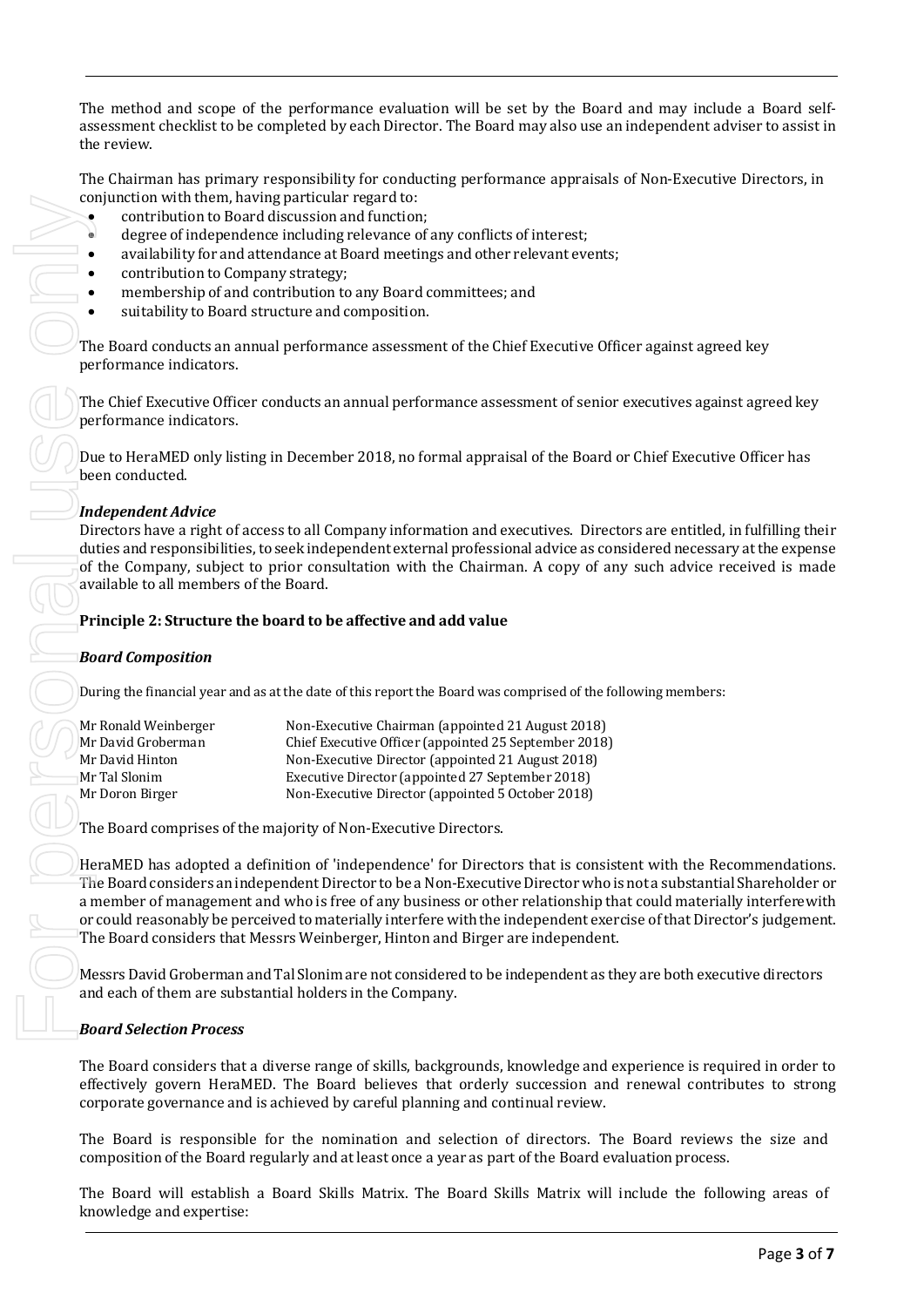- strategic expertise;
- specific industry knowledge;
- accounting and finance;
- risk management;
- experience with financial markets; and
- investor relations.

The Board anticipates having the skills matrix in place for the year ending 31 December 2022.

### *Induction of New Directors and Ongoing Development*

New Directors are issued with a formal Letter of Appointment that sets out the key terms and conditions of their appointment, including Director's duties, rights and responsibilities, the time commitment envisaged, and the Board's expectations regarding involvement with any Committee work.

An induction program is in place and new Directors are encouraged to engage in professional development activities to develop and maintain the skills and knowledge needed to perform their role as Directors effectively.

#### **Principle 3: Instill a culture of acting lawfully, ethically and responsibly**

The Company has implemented a Code of Conduct, which provides a framework for decisions and actions in relation to ethical conduct in employment. It underpins the Company's commitment to integrity and fair dealing in its business affairs and to a duty of care to all employees, clients and stakeholders.

All employees and Directors are expected to:

- respect the law and act in accordance with it;
- maintain high levels of professional conduct;
- 
- avoid real or perceived conflicts of interest:
- act in the best interests of shareholders:
- respect confidentiality and not misuse Company information, assets or facilities;<br>avoid real or perceived conflicts of interest;<br>act in the best interests of shareholders;<br>by their actions contribute to the Company's rep • by their actions contribute to the Company's reputation as a good corporate citizen which seeks the respect of the community and environment in which it operates;
	- perform their duties in ways that minimise environmental impacts and maximise workplace safety;
	- exercise fairness, courtesy, respect, consideration and sensitivity in all dealings within their workplace and with customers, suppliers and the public generally; and
	- act with honesty, integrity, decency and responsibility at all times.

An employee that breaches the Code of Conduct may face disciplinary action including, in the cases of serious breaches, dismissal. If an employee suspects that a breach of the Code of Conduct has occurred or will occur, he or she must report that breach to the head of their business unit or with the Company Secretary, or in their absence, the Chairman. No employee will be disadvantaged or prejudiced if he or she reports in good faith a suspected breach. All reports will be acted upon and kept confidential.

#### **Principle 4: Safeguard the integrity of corporate reports**

The Board as a whole fulfills to the functions normally delegated to the Audit Committee as detailed in the Audit Committee Charter.

The Board is responsible for the initial appointment of the external auditor and the appointment of a new external auditor when any vacancy arises. Candidates for the position of external auditor must demonstrate complete independence from the Company throughout the engagement period. The Board may otherwise select an external auditor based on criteria relevant to the Company's business and circumstances. The performance of the external auditor is reviewed on an annual basis by the Board.

The Board receives regular reports from management and from external auditors. It also meets with the external auditors as and when required.

The external auditors attend HeraMED's AGM and are available to answer questions from security holders relevant to the audit.

Prior approval of the Board must be gained for non-auditwork to be performed by the external auditor. There are qualitative limits on this non-audit work to ensure that the independence of the auditor is maintained.

There is also a requirement thatthe lead engagement partner responsible for the audit not perform in that role for more than five years.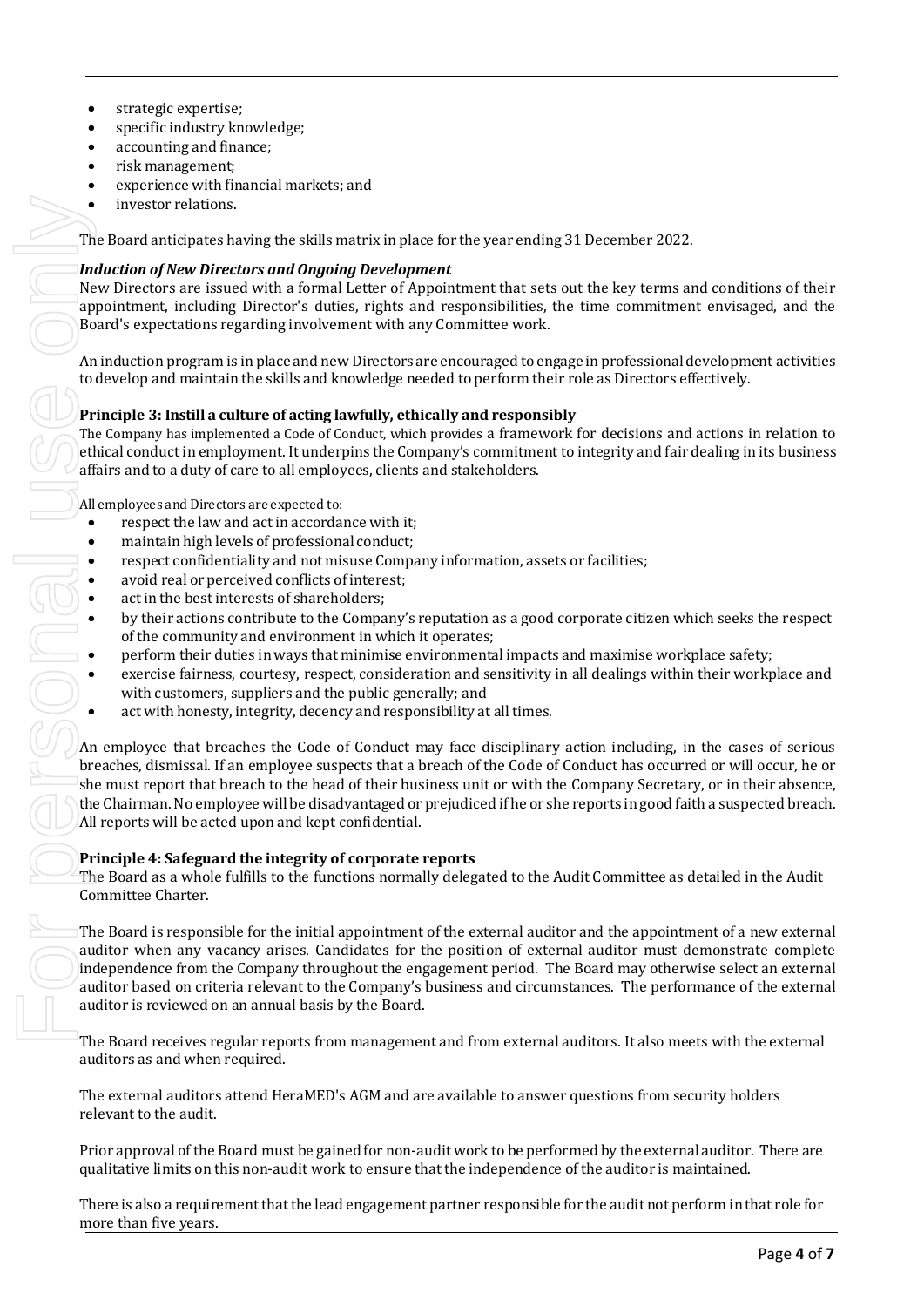# *CEO and CFO Certifications*

The Board, before it approves the entity's financial statements for a financial period, receives from its CEO and CFO (or, if none, the persons fulfilling those functions) a declaration provided in accordance with Section 295A of the Corporations Act that, in their opinion, the financial records of the entity have been properly maintained and that the financial statements comply with the appropriate accounting standards and give a true and fair view of the financial position and performance of the entity and that the opinion has been formed on the basis of a sound system of risk management and internal control which is operating effectively.

#### **Principle 5: Make timely and balanced disclosure**

The Company has a Continuous Disclosure Policy which outlines the disclosure obligations of the Company as required under the ASX Listing Rules and Corporations Act. The policy is designed to ensure that procedures are in place so that the market is properly informed of matters which may have a material impact on the price at which Company securities are traded. The Frances attention in relation in the Company main transmission in relation in relation in relation to the Company matrix constitution in relation to its Constitution in relation to the Constitution of the Company may a

The Board considers whether there are any matters requiring disclosure in respect of each and every item of business that it considers in its meetings. Individual Directors are required to make such a consideration when they become aware of any information in the course of their duties as a Director of the Company.

The Company is committed to ensuring all investors have equal and timely access to material information concerning the Company.

The Board has designated the Company Secretary as the person responsible for communicating with the ASX. All key announcements at the discretion of the Chief Executive Officer are to be circulated to and reviewed by all members of the Board.

The Chairman/Chief Executive Officer, the Board and the Company Secretary are responsible for ensuring that:

- a) company announcements are made in a timely manner, that announcements are factual and do not omit any material information required to be disclosed under the ASX Listing Rules and Corporations Act; and
- b) company announcements are expressed in a clear and objective manner that allows investors to assess the impact of the information when making investment decisions.

#### **Principle 6: Respect the rights of security holders**

The Company recognises the value of providing current and relevant information to its shareholders. The Board of the Company aims to ensure that the shareholders are informed of all major developments affecting the Company's state of affairs.

The Company respects the rights of its shareholders and to facilitate the effective exercise of those rights the Company is committed to:

- communicating effectively with shareholders through releases to the market via ASX, the company website, information posted or emailed to shareholders and the general meetings of the Company;
- giving shareholders ready access to clear and understandable information about the Company; and
- making it easy for shareholders to participate in general meetings of the Company.

The Company also makes available a telephone number and email address for shareholders to make enquiries of the Company. These contact details are available on the "Corporate Directory" page of the Company's website.

Shareholders may elect to, and are encouraged to, receive communications from HeraMED and HeraMED's securities registry electronically. The contact details for the registry are available on the "Corporate Directory" page of the Company's website.

executives, Board and committee charters, annual reports and ASX announcements on the Company's website.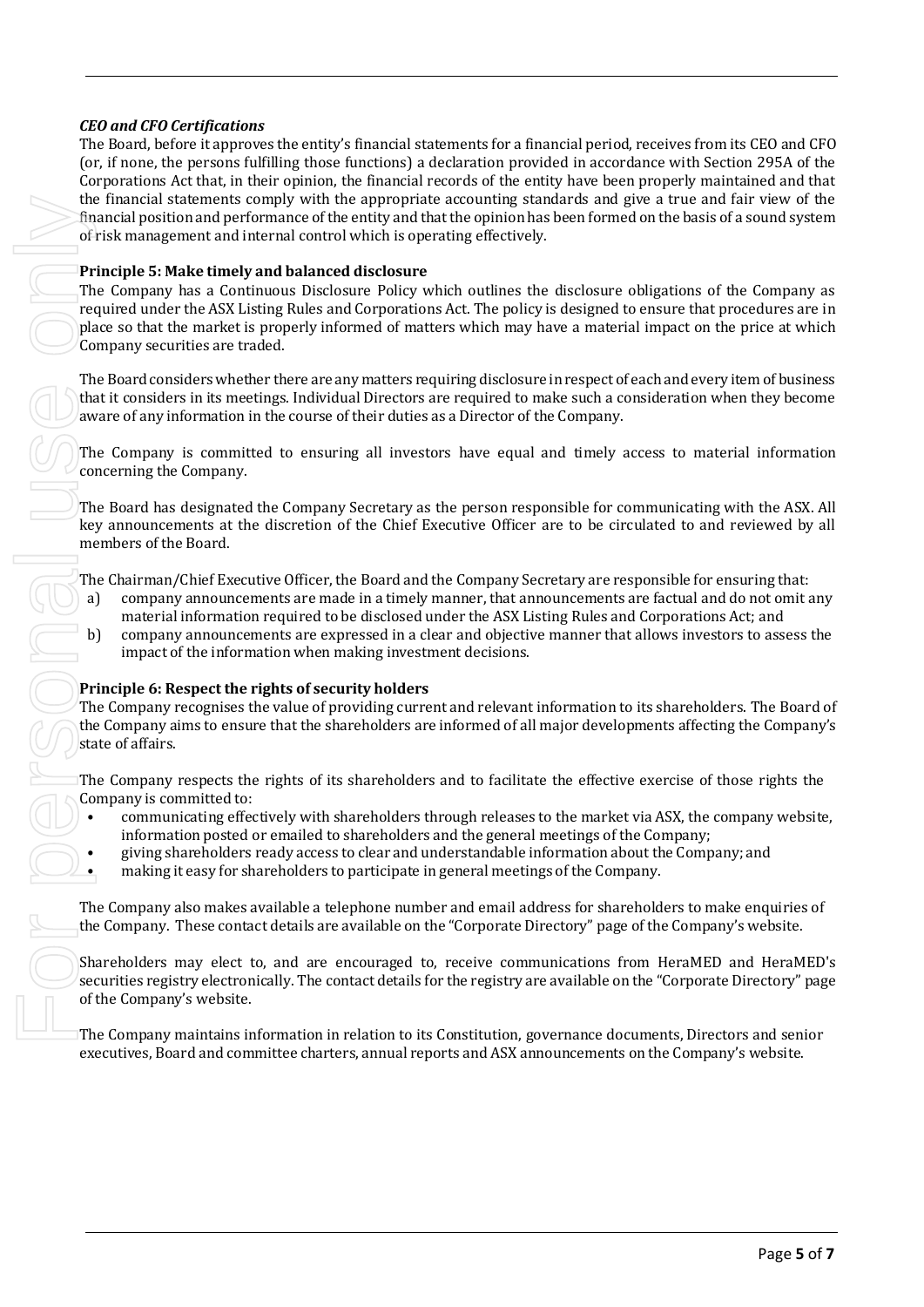# **Principle 7: Recognise and manage risk**

The Board as a whole fulfills to the functions normally delegated to the Audit and Risk Committee as detailed in the Audit and Risk Committee Charter.

The Board is responsible for the oversight of the Company's risk management and internal compliance and control framework. The Company does not have an internal audit function. Responsibility for control and risk management is delegated to the appropriate level of management within the Company with the Chief Executive Officer having ultimate responsibility to the Board for the risk management and internal compliance and control framework. HeraMED has established policies for the oversight and management of material business risks.

HeraMED's Audit and Risk Committee Charter recognises that risk management is an essential element of good corporate governance and fundamental in achieving its strategic and operational objectives. Risk management improves decision making, defines opportunities and mitigates material events that may impact security holder value.

HeraMED believes that explicit and effective risk management is a source of insight and competitive advantage. To this end, HeraMED is committed to the ongoing development of a strategic and consistent enterprise wide risk management program, underpinned by a risk conscious culture.

HeraMED accepts that risk is a part of doing business. Therefore, the Company's Risk Management and Internal Compliance and Control Policy is not designed to promote risk avoidance. Rather, HeraMED's approach is to create a risk conscious culture that encourages the systematic identification, management and control of risks whilst ensuring we do not enter into unnecessary risks or enter into risks unknowingly.

HeraMED assesses its risks on a residual basis; that is it evaluates the level of risk remaining and considering all the mitigation practices and controls. Depending on the materiality of the risks, HeraMED applies varying levels of management plans.

The Board has required management to design and implement a risk management and internal compliance and control system to manage HeraMED's material business risks. It receives regular reports on specific business areas where there may exist significant business risk or exposure. The Company faces risks inherent to its business, including economic risks, which may materially impact the Company's ability to create or preserve value for security holders over the short, medium or long term. The Company has in place policies and procedures, including a risk management framework (as described in the Company's Audit and Risk Committee Charter), which is developed and updated to help manage these risks. The Board does not consider that the Company currently has any material exposure to environmental or social sustainability risks. Framework: The Company density in the Board for the Ford Ramagement workin the Company of the Board for the oversight and interacted and the company licerablisity is one-blow to the Ford Company interacted and the perform

The Company's process of risk management and internal compliance and control includes:

- identifying and measuring risks that might impact upon the achievement of the Company's goals and objectives, and monitoring the environment for emerging factors and trends that affect those risks;
- formulating risk management strategies to manage identified risks, and designing and implementing appropriate risk management policies and internal controls; and
- monitoring the performance of, and improving the effectiveness of, risk management systems and internal compliance and controls, including regular assessment of the effectiveness of risk management and internal compliance and control.

The Board review's the Company's risk management framework at least annually to ensure that it continues to effectively manage risk.

Management reports to the Board as to the effectiveness of HeraMED's management of its material business risks at each Board meeting.

# **Principle 8: Remunerate fairly and responsibly**

The Board as a whole fulfills to the functions normally delegated to the Remuneration Committee as detailed in the Remuneration Committee Charter.

HeraMED has implemented a Remuneration Policy which was designed to recognise the competitive environment within which HeraMED operates and also emphasise the requirement to attract and retain high caliber talent in order to achieve sustained improvement in HeraMED's performance. The overriding objective of the Remuneration Policy is to ensure that an individual's remuneration package accurately reflects their experience, level of